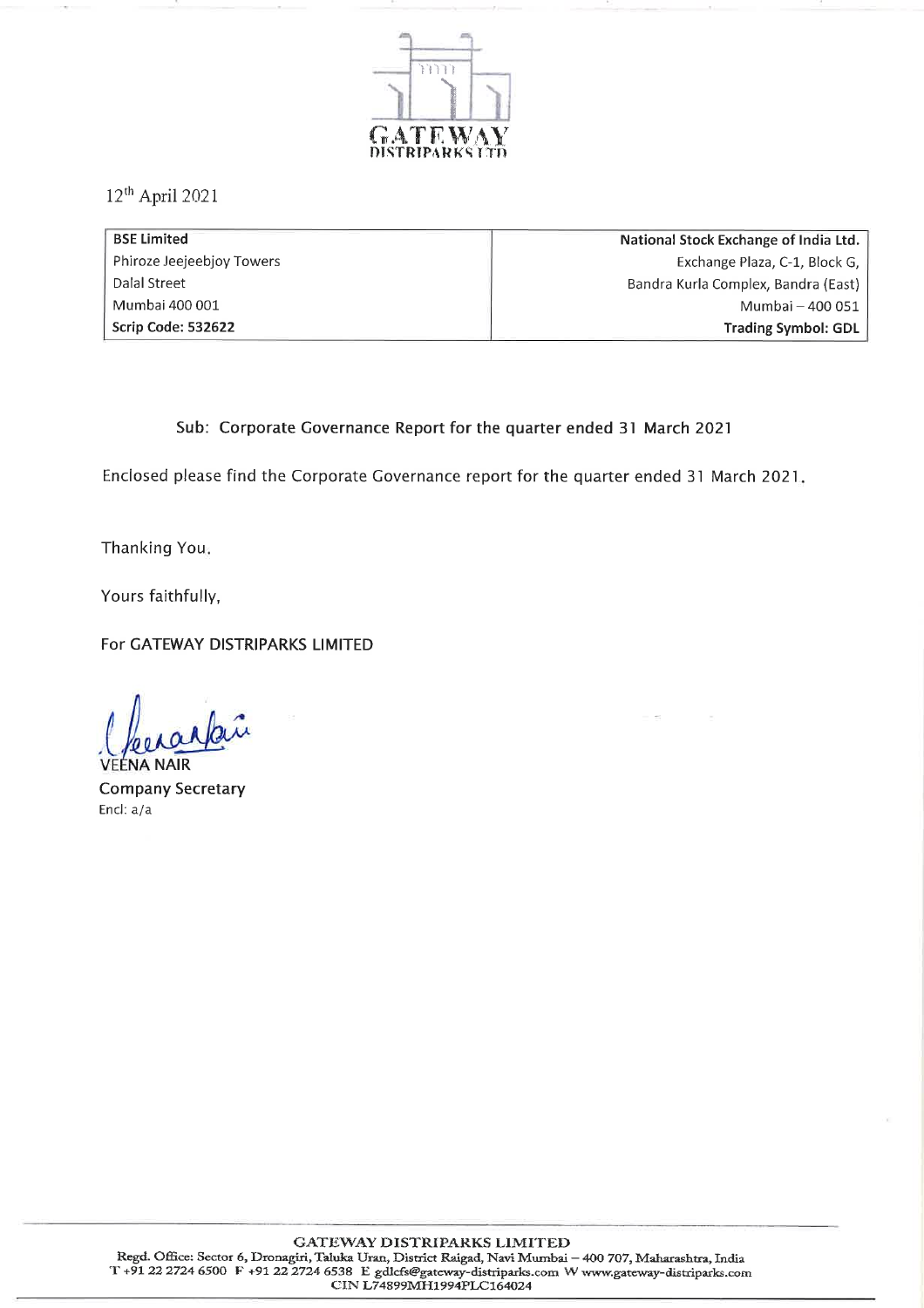| <b>General information about company</b>                       |                                    |
|----------------------------------------------------------------|------------------------------------|
| Scrip code                                                     | 532622                             |
| NSE Symbol                                                     | GDL                                |
| <b>MSEI</b> Symbol                                             | <b>NOTLISTED</b>                   |
| <b>ISIN</b>                                                    | INE852F01015                       |
| Name of the entity                                             | <b>GATEWAY DISTRIPARKS LIMITED</b> |
| Date of start of financial year                                | 01-04-2020                         |
| Date of end of financial year                                  | 31-03-2021                         |
| <b>Reporting Quarter</b>                                       | Yearly                             |
| Date of Report                                                 | 31-03-2021                         |
| Risk management committee                                      | Not Applicable                     |
| Market Capitalisation as per immediate previous Financial Year | Top 1000 listed entities           |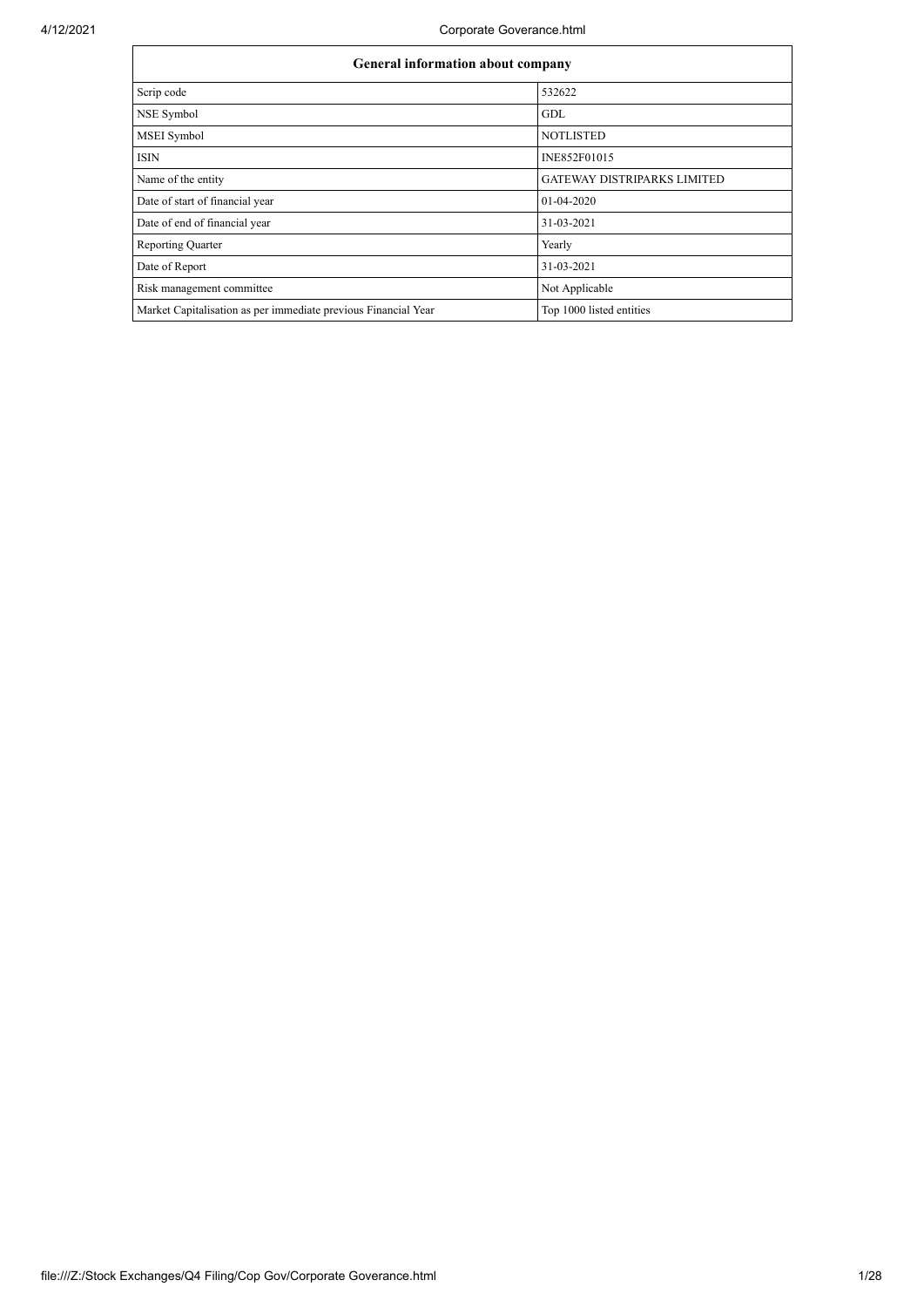## **Annexure I**

## **Annexure I to be submitted by listed entity on quarterly basis**

## **I. Composition of Board of Directors**

|            |            |                                                       |                                       |                                 |                          | Disclosure of notes on composition of board of directors explanatory                                 |                                             |                                                    |                            |                      |                                            |                                                                                                                                                  |                                                                                                                                                                   |                                                                                                                                                                          |                                                                                                                                                                                                         |
|------------|------------|-------------------------------------------------------|---------------------------------------|---------------------------------|--------------------------|------------------------------------------------------------------------------------------------------|---------------------------------------------|----------------------------------------------------|----------------------------|----------------------|--------------------------------------------|--------------------------------------------------------------------------------------------------------------------------------------------------|-------------------------------------------------------------------------------------------------------------------------------------------------------------------|--------------------------------------------------------------------------------------------------------------------------------------------------------------------------|---------------------------------------------------------------------------------------------------------------------------------------------------------------------------------------------------------|
|            |            |                                                       |                                       |                                 |                          |                                                                                                      |                                             | Wether the listed entity has a Regular Chairperson |                            |                      | Yes                                        |                                                                                                                                                  |                                                                                                                                                                   |                                                                                                                                                                          |                                                                                                                                                                                                         |
|            |            |                                                       |                                       |                                 |                          |                                                                                                      |                                             | Whether Chairperson is related to MD or CEO Yes    |                            |                      |                                            |                                                                                                                                                  |                                                                                                                                                                   |                                                                                                                                                                          |                                                                                                                                                                                                         |
| PAN        | <b>DIN</b> | Category 1<br>of directors                            | Category 2<br>of directors            | Category<br>$3$ of<br>directors | Date<br>of<br>Birth      | Whether<br>special<br>resolution<br>passed?<br>[Refer Reg.<br>$17(1A)$ of<br>Listing<br>Regulations] | Date of<br>passing<br>special<br>resolution | <b>Initial Date</b><br>of<br>appointment           | Date of Re-<br>appointment | Date of<br>cessation | Tenure<br>of<br>director<br>(in<br>months) | No of<br>Directorship<br>in listed<br>entities<br>including<br>this listed<br>entity (Refer<br>Regulation<br>$17A$ of<br>Listing<br>Regulations) | No of<br>Independent<br>Directorship<br>in listed<br>entities<br>including<br>this listed<br>entity (Refer<br>Regulation<br>$17A(1)$ of<br>Listing<br>Regulations | Number of<br>memberships<br>in Audit/<br>Stakeholder<br>Committee(s)<br>including this<br>listed entity<br>(Refer<br>Regulation<br>$26(1)$ of<br>Listing<br>Regulations) | No of post of<br>Chairperson<br>in Audit/<br>Stakeholder<br>Committee<br>held in listed<br>entities<br>including this<br>listed entity<br>(Refer<br>Regulation<br>$26(1)$ of<br>Listing<br>Regulations) |
| AAKPG2127J | 00011670   | Executive<br>Director                                 | Chairperson<br>related to<br>Promoter | MD                              | $22 -$<br>$02 -$<br>1958 | NA                                                                                                   |                                             | 15-03-1994                                         | 20-07-2017                 |                      |                                            | $\overline{2}$                                                                                                                                   | $\mathbf{0}$                                                                                                                                                      | $\overline{4}$                                                                                                                                                           |                                                                                                                                                                                                         |
| APFPG1166F | 05298583   | Executive<br>Director                                 | Not<br>Applicable                     | <b>MD</b>                       | $22 -$<br>$07 -$<br>1988 | NA                                                                                                   |                                             | 26-05-2012                                         | 08-02-2017                 |                      |                                            | $\sqrt{2}$                                                                                                                                       | $\mathbf{0}$                                                                                                                                                      | $\mathbf{0}$                                                                                                                                                             | $\mathbf{0}$                                                                                                                                                                                            |
| AAAPG3773E | 00160916   | Non-<br>Executive -<br>Non<br>Independent<br>Director | Not<br>Applicable                     |                                 | $22 -$<br>$06 -$<br>1967 | NA                                                                                                   |                                             | 29-10-2015                                         |                            |                      |                                            | $\overline{2}$                                                                                                                                   | $\mathbf{0}$                                                                                                                                                      | $\theta$                                                                                                                                                                 | $\mathbf{0}$                                                                                                                                                                                            |
| AXOPG2763K | 05320765   | Non-<br>Executive -<br>Non<br>Independent<br>Director | Not<br>Applicable                     |                                 | $30 -$<br>$09 -$<br>1992 | NA                                                                                                   |                                             | 12-03-2020                                         |                            |                      |                                            | $\overline{2}$                                                                                                                                   | $\mathbf{0}$                                                                                                                                                      | $\mathbf{0}$                                                                                                                                                             | $\mathbf{0}$                                                                                                                                                                                            |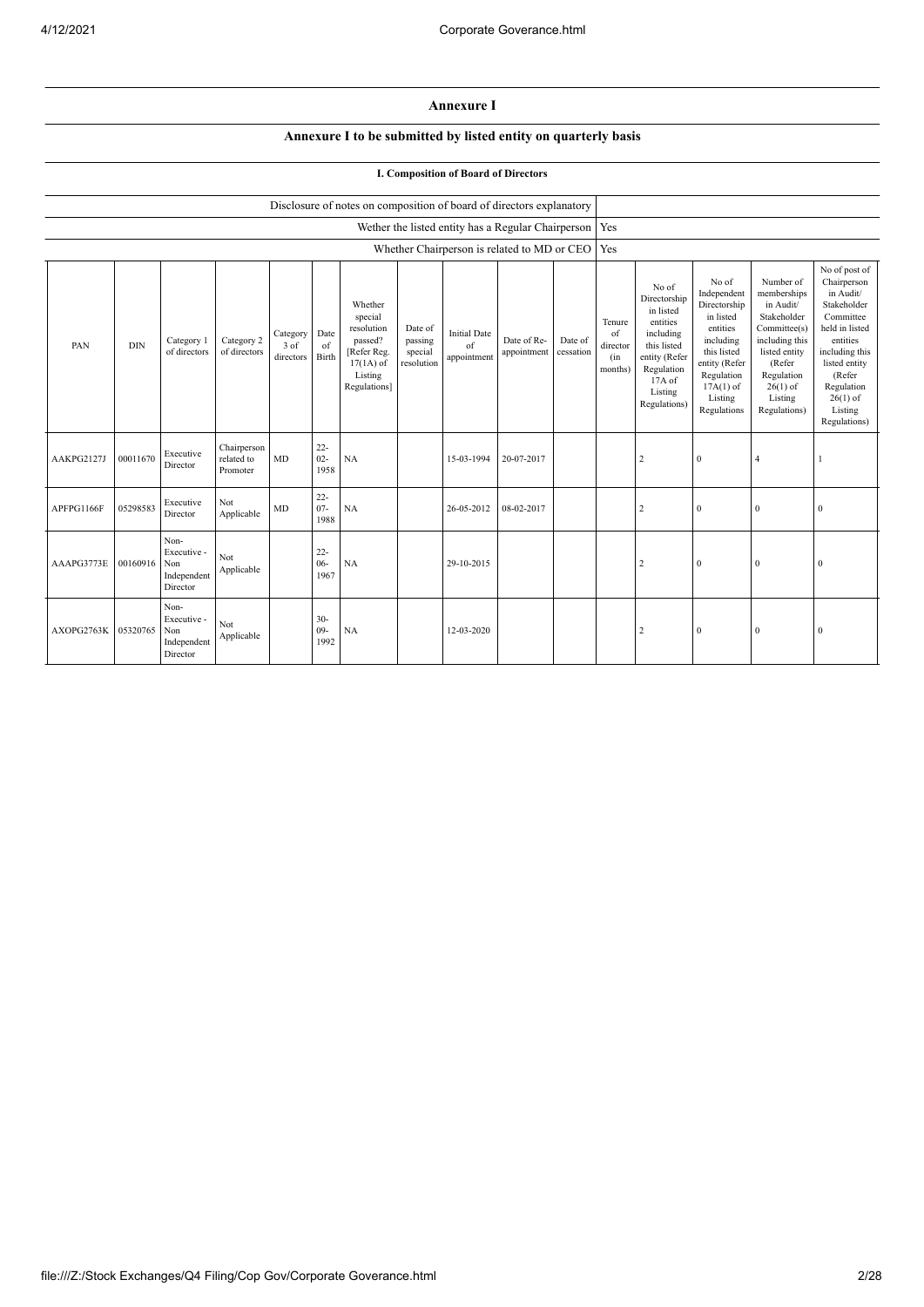|                 |                      |                                                |            |            |                                                |                               |                                 |                          | <b>I. Composition of Board of Directors</b>                                                          |                                             |                                          |                            |                      |                                            |                                                                                                                                                |                                                                                                                                                                      |
|-----------------|----------------------|------------------------------------------------|------------|------------|------------------------------------------------|-------------------------------|---------------------------------|--------------------------|------------------------------------------------------------------------------------------------------|---------------------------------------------|------------------------------------------|----------------------------|----------------------|--------------------------------------------|------------------------------------------------------------------------------------------------------------------------------------------------|----------------------------------------------------------------------------------------------------------------------------------------------------------------------|
|                 |                      |                                                |            |            |                                                |                               |                                 |                          | Disclosure of notes on composition of board of directors explanatory                                 |                                             |                                          |                            |                      |                                            |                                                                                                                                                |                                                                                                                                                                      |
|                 |                      |                                                |            |            |                                                |                               |                                 |                          | Wether the listed entity has a Regular Chairperson                                                   |                                             |                                          |                            |                      |                                            |                                                                                                                                                |                                                                                                                                                                      |
| <b>Sr</b>       | Title<br>(Mr)<br>Ms) | Name of the<br>Director                        | PAN        | <b>DIN</b> | Category 1<br>of directors                     | Category 2<br>of<br>directors | Category<br>$3$ of<br>directors | Date<br>of<br>Birth      | Whether<br>special<br>resolution<br>passed?<br>[Refer Reg.<br>$17(1A)$ of<br>Listing<br>Regulations] | Date of<br>passing<br>special<br>resolution | <b>Initial Date</b><br>of<br>appointment | Date of Re-<br>appointment | Date of<br>cessation | Tenure<br>of<br>director<br>(in<br>months) | No of<br>Directorship<br>in listed<br>entities<br>including<br>this listed<br>entity (Refer<br>Regulation<br>17A of<br>Listing<br>Regulations) | No of<br>Independent<br>Directorship<br>in listed<br>entities<br>including<br>this listed<br>entity<br>(Refer<br>Regulation<br>$17A(1)$ of<br>Listing<br>Regulations |
| 5               | Mr                   | <b>ARUN</b><br><b>KUMAR</b><br><b>GUPTA</b>    | AAAPG4063H | 06571270   | Non-<br>Executive -<br>Independent<br>Director | Not<br>Applicable             |                                 | $24 -$<br>$03 -$<br>1961 | NA                                                                                                   |                                             | 27-04-2016                               | 27-04-2016                 |                      | 60                                         | $\overline{c}$                                                                                                                                 | 2                                                                                                                                                                    |
| 6               | Mr                   | <b>SHABBIR</b><br><b>HASSANBHAI</b>            | AAAPH5019E | 00268133   | Non-<br>Executive -<br>Independent<br>Director | Not<br>Applicable             |                                 | $10-$<br>$11-$<br>1946   | NA                                                                                                   |                                             | 29-09-2014                               | 22-09-2016                 |                      | 60                                         | $\overline{c}$                                                                                                                                 | $\overline{2}$                                                                                                                                                       |
| $7\phantom{.0}$ | Mr                   | <b>BHASKAR</b><br><b>AVULA</b><br><b>REDDY</b> | AAMPR9542A | 06554896   | Non-<br>Executive -<br>Independent<br>Director | Not<br>Applicable             |                                 | $12 -$<br>$02 -$<br>1953 | NA                                                                                                   |                                             | 01-05-2014                               | 01-05-2016                 |                      | 60                                         | $\overline{c}$                                                                                                                                 | $\overline{2}$                                                                                                                                                       |
| 8               | Mrs                  | <b>SHUKLA</b><br><b>WASSAN</b>                 | AAHPW8633J | 02770898   | Non-<br>Executive -<br>Independent<br>Director | Not<br>Applicable             |                                 | $18-$<br>$12 -$<br>1959  | NA                                                                                                   |                                             | 12-03-2020                               | 12-03-2020                 |                      | 24                                         | 3                                                                                                                                              |                                                                                                                                                                      |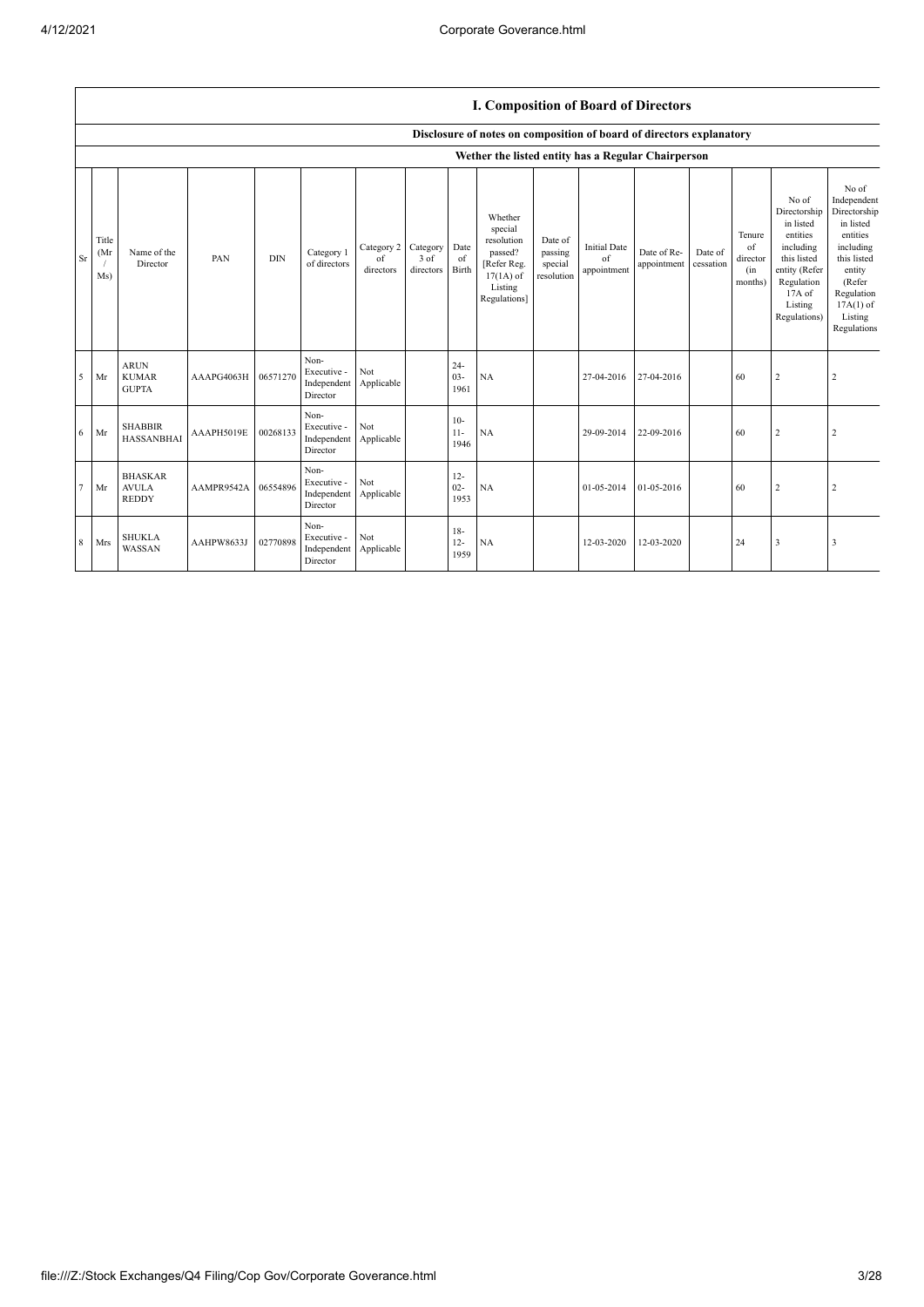|                | <b>Audit Committee Details</b> |                                                             |                                         |                            |                        |                      |         |
|----------------|--------------------------------|-------------------------------------------------------------|-----------------------------------------|----------------------------|------------------------|----------------------|---------|
|                |                                | Whether the Audit Committee has a Regular Chairperson   Yes |                                         |                            |                        |                      |         |
| <b>Sr</b>      | <b>DIN</b><br>Number           | Name of Committee<br>members                                | Category 1 of directors                 | Category 2 of<br>directors | Date of<br>Appointment | Date of<br>Cessation | Remarks |
|                | 00268133                       | <b>SHABBIR</b><br><b>HASSANBHAI</b>                         | Non-Executive - Independent<br>Director | Chairperson                | $10-11-2016$           |                      |         |
| $\overline{2}$ | 06554896                       | <b>BHASKAR AVULA</b><br><b>REDDY</b>                        | Non-Executive - Independent<br>Director | Member                     | $10-11-2016$           |                      |         |
| 3              | 00011670                       | PREM KISHAN DASS<br><b>GUPTA</b>                            | <b>Executive Director</b>               | Member                     | $10-11-2016$           |                      |         |
| 4              | 06571270                       | ARUN KUMAR<br><b>GUPTA</b>                                  | Non-Executive - Independent<br>Director | Member                     | 10-11-2016             |                      |         |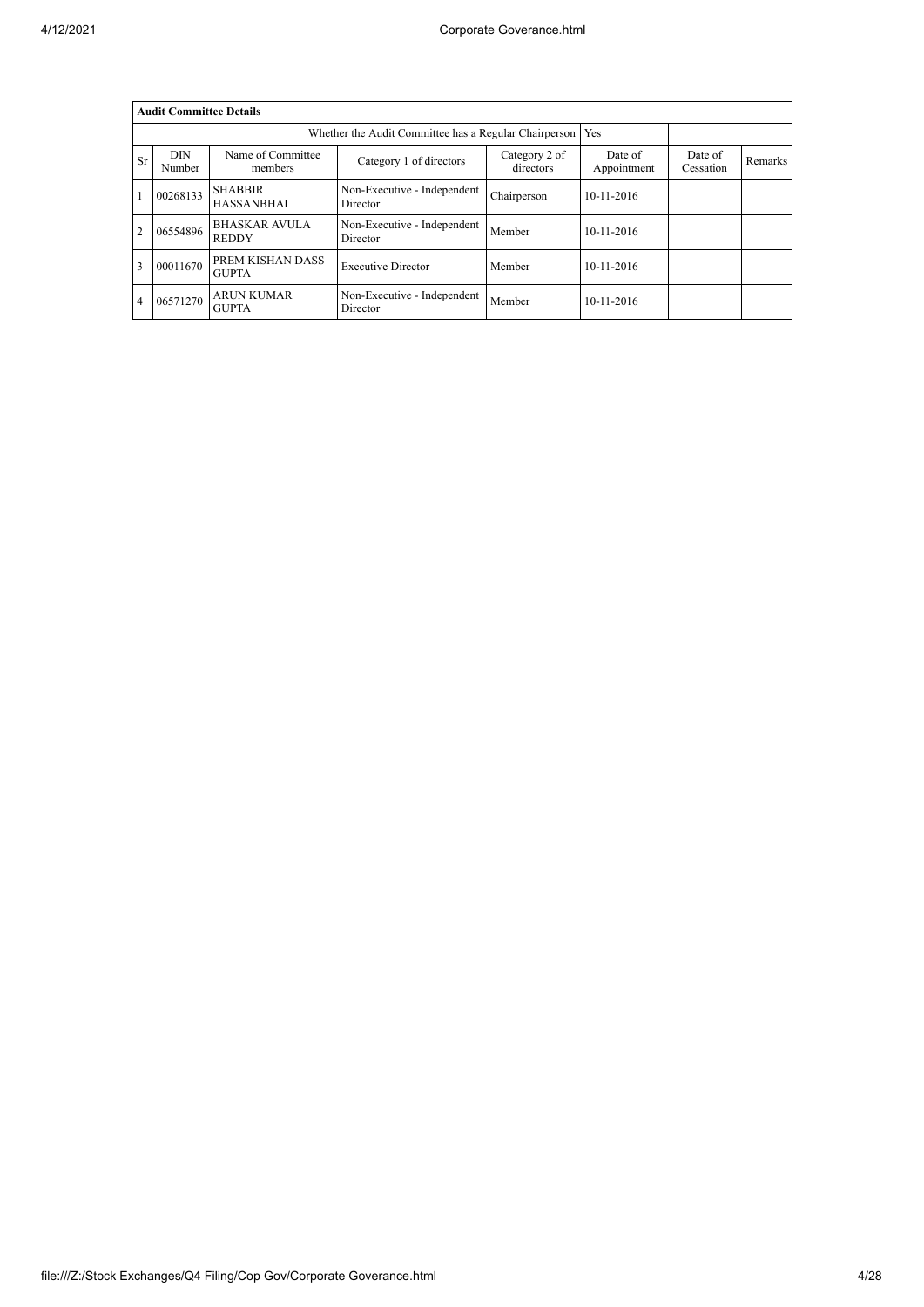|    |                                                                             | Nomination and remuneration committee |                                         |             |            |  |  |
|----|-----------------------------------------------------------------------------|---------------------------------------|-----------------------------------------|-------------|------------|--|--|
|    | Whether the Nomination and remuneration committee has a Regular Chairperson |                                       |                                         |             |            |  |  |
| Sr | <b>DIN</b><br>Number                                                        | Date of<br>Appointment                | Date of<br>Cessation                    | Remarks     |            |  |  |
|    | 06554896                                                                    | <b>BHASKAR AVULA</b><br><b>REDDY</b>  | Non-Executive - Independent<br>Director | Chairperson | 10-11-2016 |  |  |
| 2  | 00011670                                                                    | PREM KISHAN DASS<br><b>GUPTA</b>      | <b>Executive Director</b>               | Member      | 10-11-2016 |  |  |
| 3  | 00268133                                                                    | <b>SHABBIR</b><br><b>HASSANBHAI</b>   | Non-Executive - Independent<br>Director | Member      | 10-11-2016 |  |  |
| 4  | 06571270                                                                    | <b>ARUN KUMAR</b><br><b>GUPTA</b>     | Non-Executive - Independent<br>Director | Member      | 10-11-2016 |  |  |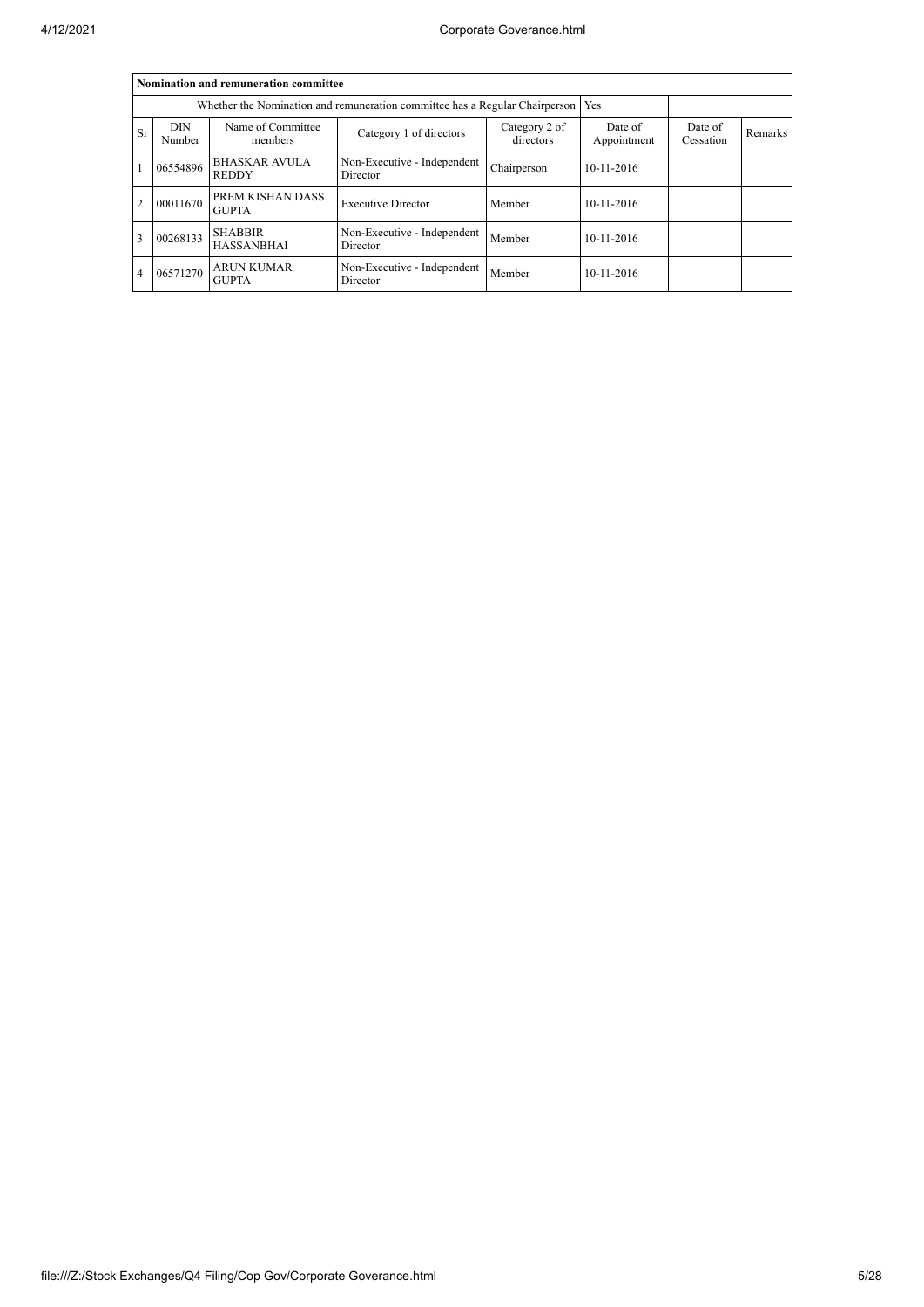|                |                      | <b>Stakeholders Relationship Committee</b> |                                                                           |             |            |  |  |
|----------------|----------------------|--------------------------------------------|---------------------------------------------------------------------------|-------------|------------|--|--|
|                |                      |                                            | Whether the Stakeholders Relationship Committee has a Regular Chairperson |             | Yes        |  |  |
| Sr             | <b>DIN</b><br>Number | Date of<br>Appointment                     | Date of<br>Cessation                                                      | Remarks     |            |  |  |
|                | 06554896             | <b>BHASKAR AVULA</b><br><b>REDDY</b>       | Non-Executive - Independent<br>Director                                   | Chairperson | 10-11-2016 |  |  |
| $\overline{c}$ | 00011670             | PREM KISHAN DASS<br><b>GUPTA</b>           | <b>Executive Director</b>                                                 | Member      | 10-11-2016 |  |  |
| $\mathbf{3}$   | 00268133             | <b>SHABBIR</b><br><b>HASSANBHAI</b>        | Non-Executive - Independent<br>Director                                   | Member      | 10-11-2016 |  |  |
| 4              | 06571270             | <b>ARUN KUMAR</b><br><b>GUPTA</b>          | Non-Executive - Independent<br>Director                                   | Member      | 10-11-2016 |  |  |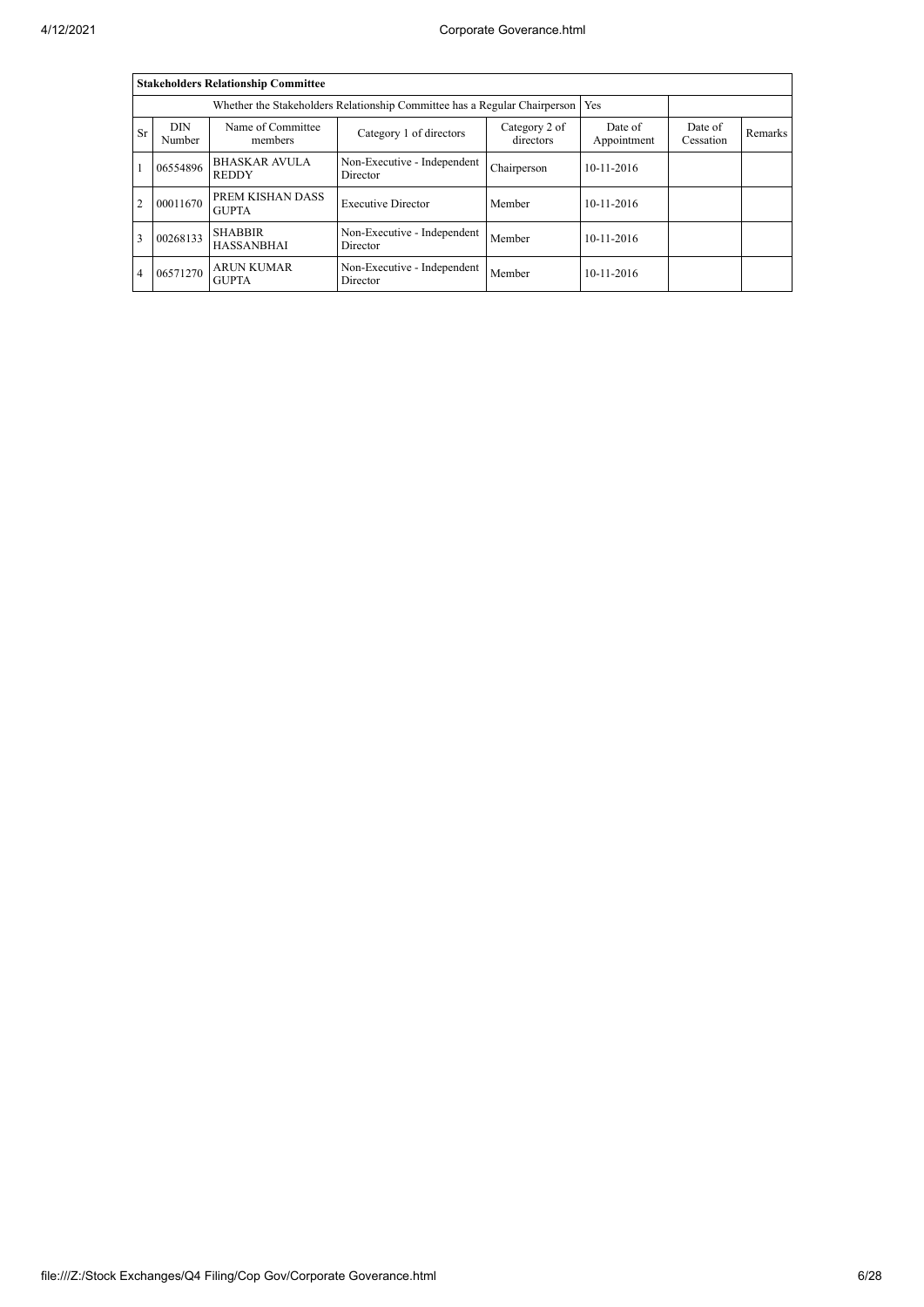|           | <b>Risk Management Committee</b> |                                                                 |                            |                            |                        |                      |         |  |  |  |  |
|-----------|----------------------------------|-----------------------------------------------------------------|----------------------------|----------------------------|------------------------|----------------------|---------|--|--|--|--|
|           |                                  | Whether the Risk Management Committee has a Regular Chairperson |                            |                            |                        |                      |         |  |  |  |  |
| <b>Sr</b> | DIN<br>Number                    | Name of Committee<br>members                                    | Category 1 of<br>directors | Category 2 of<br>directors | Date of<br>Appointment | Date of<br>Cessation | Remarks |  |  |  |  |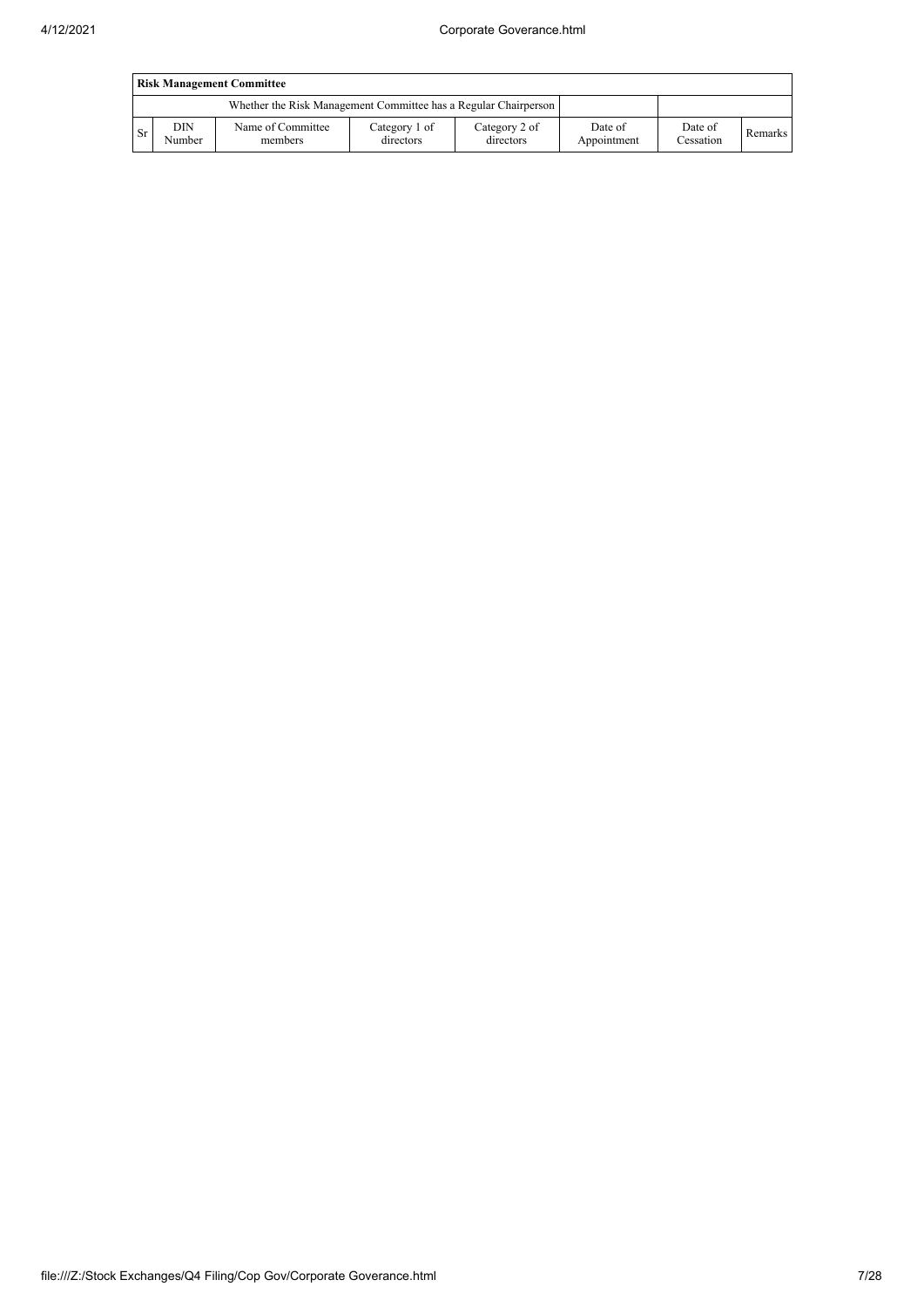|           |                                                                                       | <b>Corporate Social Responsibility Committee</b> |                                                    |             |                  |  |  |  |  |  |  |
|-----------|---------------------------------------------------------------------------------------|--------------------------------------------------|----------------------------------------------------|-------------|------------------|--|--|--|--|--|--|
|           | Whether the Corporate Social Responsibility Committee has a Regular Chairperson   Yes |                                                  |                                                    |             |                  |  |  |  |  |  |  |
| <b>Sr</b> | <b>DIN</b><br>Number                                                                  | Date of<br>Appointment                           | Date of<br>Cessation                               | Remarks     |                  |  |  |  |  |  |  |
|           |                                                                                       | 00160916 MAMTA GUPTA                             | Non-Executive - Non<br><b>Independent Director</b> | Chairperson | 10-11-2016       |  |  |  |  |  |  |
|           | 00011670                                                                              | PREM KISHAN DASS<br><b>GUPTA</b>                 | <b>Executive Director</b>                          | Member      | $10 - 11 - 2016$ |  |  |  |  |  |  |
|           | 06554896                                                                              | <b>BHASKAR AVULA</b><br><b>REDDY</b>             | Non-Executive - Independent<br>Director            | Member      | 10-11-2016       |  |  |  |  |  |  |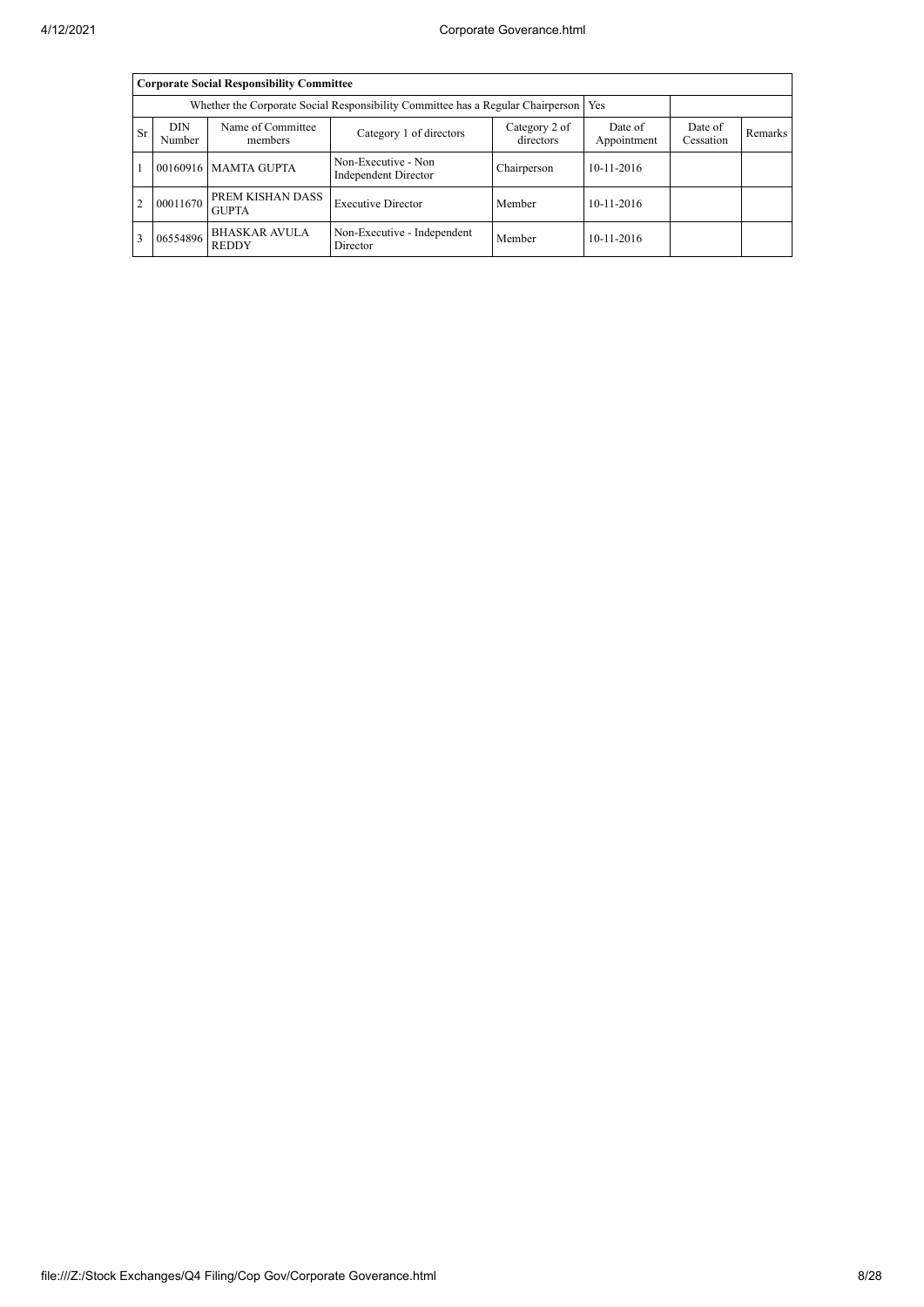| <b>Other Committee</b><br>Sr DIN Number Name of Committee members Name of other committee   Category 1 of directors   Category 2 of directors   Remarks |  |  |  |  |  |  |
|---------------------------------------------------------------------------------------------------------------------------------------------------------|--|--|--|--|--|--|
|                                                                                                                                                         |  |  |  |  |  |  |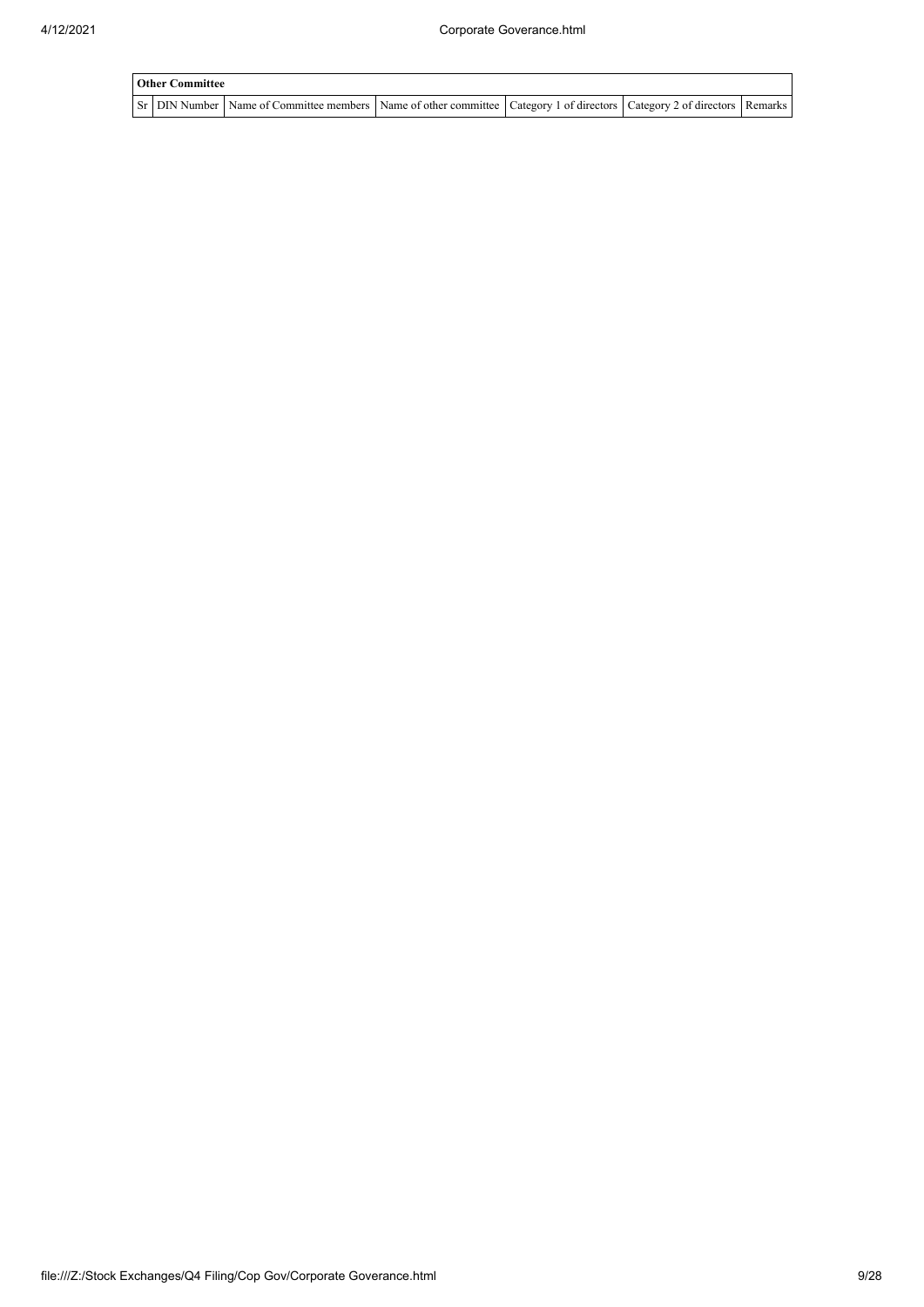|                |                                                                     |                                                               | <b>Annexure 1</b>                                                 |                                       |                                                     |                                           |                                                           |  |  |  |  |
|----------------|---------------------------------------------------------------------|---------------------------------------------------------------|-------------------------------------------------------------------|---------------------------------------|-----------------------------------------------------|-------------------------------------------|-----------------------------------------------------------|--|--|--|--|
|                | <b>Annexure 1</b>                                                   |                                                               |                                                                   |                                       |                                                     |                                           |                                                           |  |  |  |  |
|                | <b>III. Meeting of Board of Directors</b>                           |                                                               |                                                                   |                                       |                                                     |                                           |                                                           |  |  |  |  |
|                | Disclosure of notes on meeting of board of<br>directors explanatory |                                                               |                                                                   |                                       |                                                     |                                           |                                                           |  |  |  |  |
| <b>Sr</b>      | $Date(s)$ of meeting<br>$(if any)$ in the<br>previous quarter       | $Date(s)$ of<br>meeting (if any)<br>in the current<br>quarter | Maximum gap between<br>any two consecutive (in<br>number of days) | Notes for<br>not<br>providing<br>Date | Whether<br>requirement of<br>Quorum met<br>(Yes/No) | Number of<br><b>Directors</b><br>present* | No. of Independent<br>Directors attending<br>the meeting* |  |  |  |  |
|                | 29-10-2020                                                          |                                                               |                                                                   |                                       | Yes                                                 | 8                                         | 4                                                         |  |  |  |  |
| $\overline{2}$ | 29-12-2020                                                          |                                                               | 60                                                                |                                       | Yes                                                 | 8                                         | 4                                                         |  |  |  |  |
| $\overline{3}$ |                                                                     | 19-01-2021                                                    | 20                                                                |                                       | Yes                                                 | 8                                         | 4                                                         |  |  |  |  |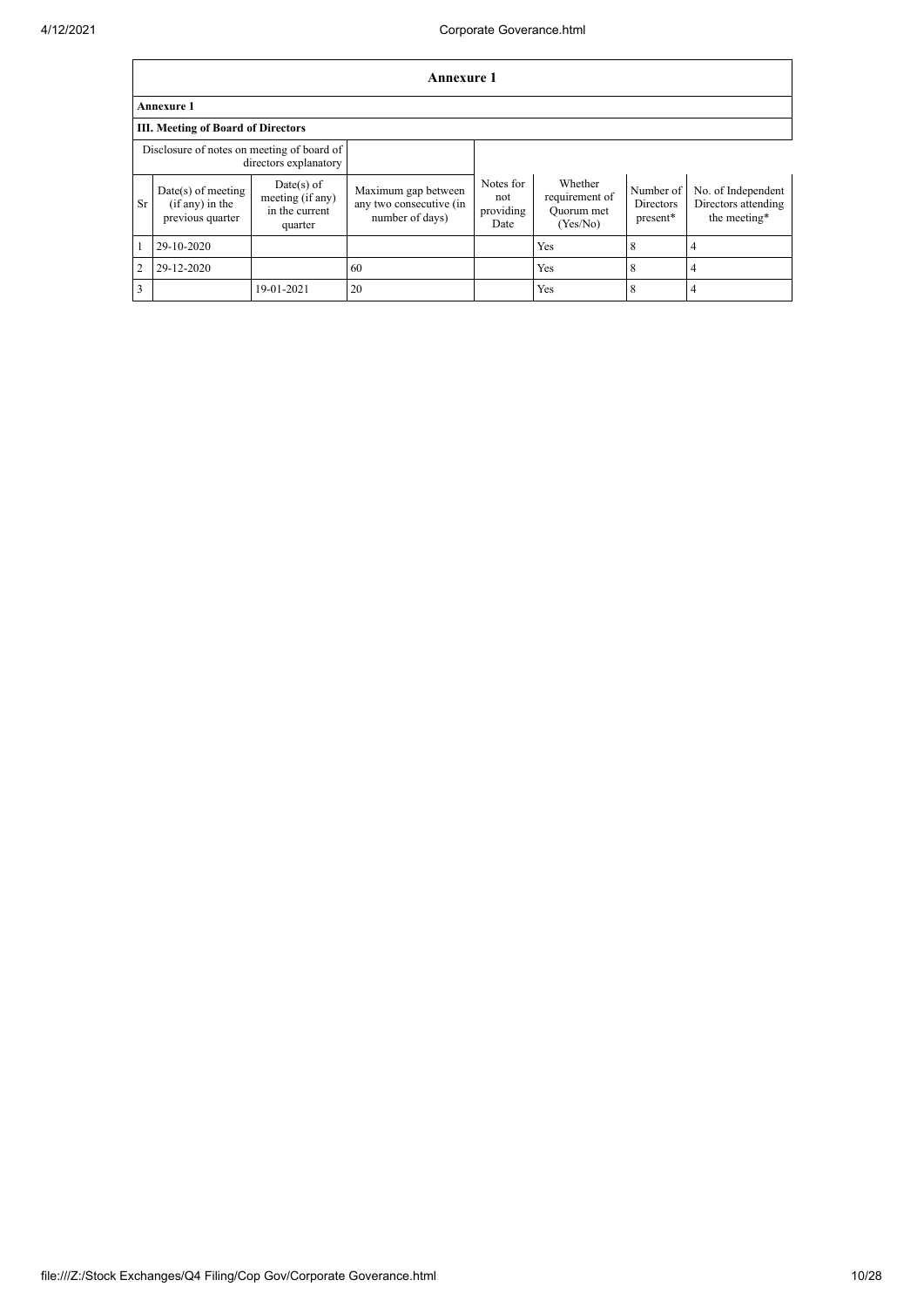$\overline{1}$ 

|                          | <b>Annexure 1</b>                                  |                                                                                                            |                                                                      |                               |                                       |                                                        |                                                      |                                                                        |  |  |  |
|--------------------------|----------------------------------------------------|------------------------------------------------------------------------------------------------------------|----------------------------------------------------------------------|-------------------------------|---------------------------------------|--------------------------------------------------------|------------------------------------------------------|------------------------------------------------------------------------|--|--|--|
|                          | <b>IV. Meeting of Committees</b>                   |                                                                                                            |                                                                      |                               |                                       |                                                        |                                                      |                                                                        |  |  |  |
|                          |                                                    |                                                                                                            | Disclosure of notes on meeting of committees explanatory             |                               |                                       |                                                        |                                                      |                                                                        |  |  |  |
| Sr                       | Name of<br>Committee                               | $Date(s)$ of meeting (Enter<br>dates of Previous quarter and<br>Current quarter in<br>chronological order) | Maximum gap<br>between any two<br>consecutive (in<br>number of days) | Name of<br>other<br>committee | Reson for<br>not<br>providing<br>date | Whether<br>requirement<br>of Quorum<br>met<br>(Yes/No) | Number<br>$\sigma$ f<br><b>Directors</b><br>present* | No. of<br>Independent<br><b>Directors</b><br>attending the<br>meeting* |  |  |  |
|                          | Audit<br>Committee                                 | 29-10-2020                                                                                                 |                                                                      |                               |                                       | Yes                                                    | $\overline{4}$                                       | 3                                                                      |  |  |  |
| $\overline{2}$           | Audit<br>Committee                                 | 19-01-2021                                                                                                 | 81                                                                   |                               |                                       | Yes                                                    | $\overline{4}$                                       | 3                                                                      |  |  |  |
| $\overline{3}$           | Stakeholders<br>Relationship<br>Committee          | 29-10-2020                                                                                                 |                                                                      |                               |                                       | Yes                                                    | $\overline{4}$                                       | 3                                                                      |  |  |  |
| $\overline{4}$           | <b>Stakeholders</b><br>Relationship<br>Committee   | 19-01-2021                                                                                                 |                                                                      |                               |                                       | Yes                                                    | $\overline{4}$                                       | 3                                                                      |  |  |  |
| $\overline{\phantom{0}}$ | Nomination<br>and<br>remuneration<br>committee     | 19-01-2021                                                                                                 |                                                                      |                               |                                       | Yes                                                    | $\overline{4}$                                       | 3                                                                      |  |  |  |
| 6                        | Corporate<br>Social<br>Responsibility<br>Committee | 29-10-2020                                                                                                 |                                                                      |                               |                                       | Yes                                                    | 3                                                    | 1                                                                      |  |  |  |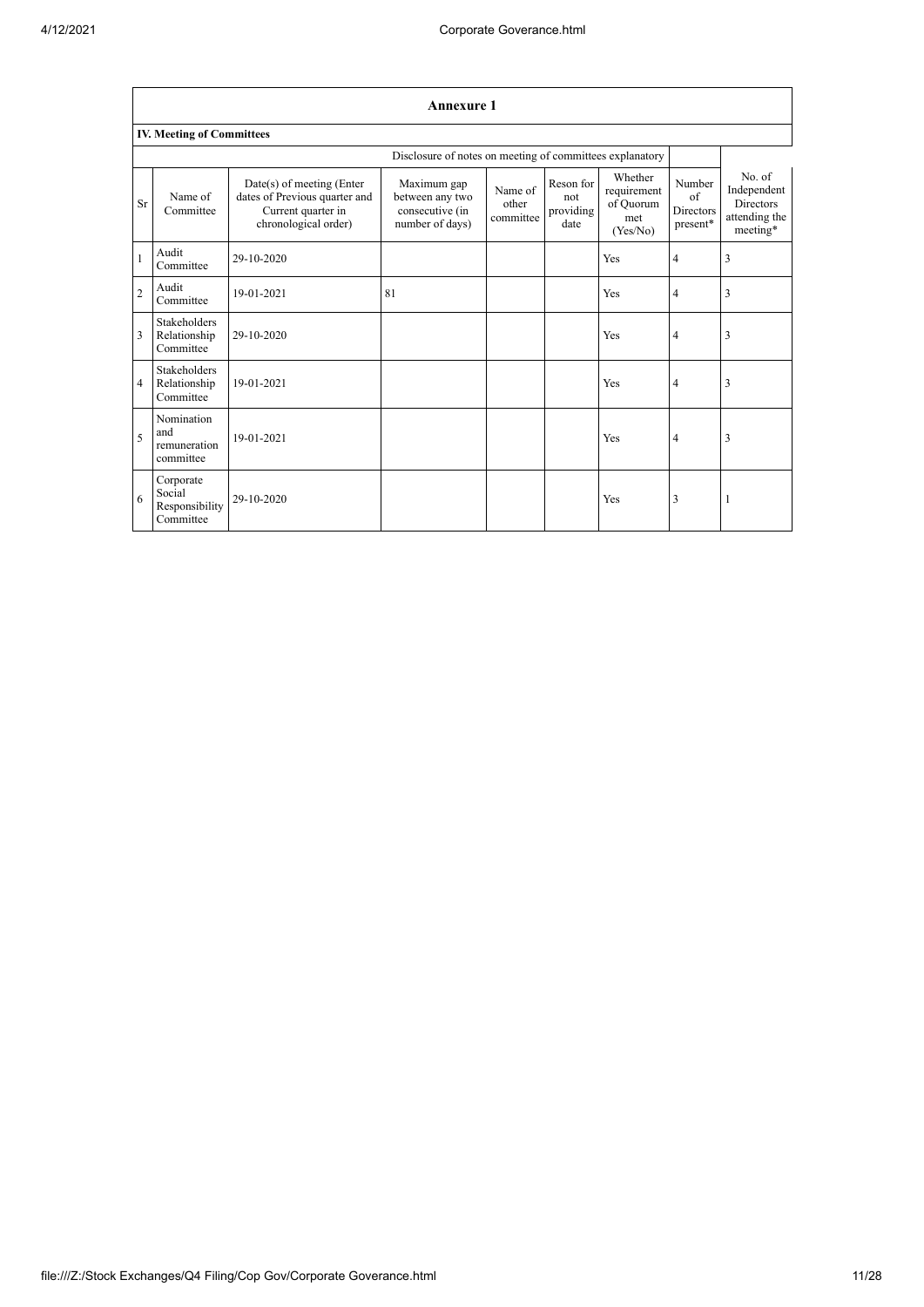|                | <b>Annexure 1</b>                                  |                                                                                                            |                                                                      |                                       |                                       |                                                        |                                       |                                                                        |
|----------------|----------------------------------------------------|------------------------------------------------------------------------------------------------------------|----------------------------------------------------------------------|---------------------------------------|---------------------------------------|--------------------------------------------------------|---------------------------------------|------------------------------------------------------------------------|
|                | <b>IV. Meeting of Committees</b>                   |                                                                                                            |                                                                      |                                       |                                       |                                                        |                                       |                                                                        |
| Sr             | Name of<br>Committee                               | $Date(s)$ of meeting (Enter<br>dates of Previous quarter and<br>Current quarter in<br>chronological order) | Maximum gap<br>between any two<br>consecutive (in<br>number of days) | Name of<br>other<br>committee         | Reson for<br>not<br>providing<br>date | Whether<br>requirement<br>of Quorum<br>met<br>(Yes/No) | Number<br>of<br>Directors<br>present* | No. of<br>Independent<br><b>Directors</b><br>attending the<br>meeting* |
| $\overline{7}$ | Corporate<br>Social<br>Responsibility<br>Committee | 19-01-2021                                                                                                 |                                                                      |                                       |                                       | Yes                                                    | 3                                     |                                                                        |
| 8              | Other<br>Committee                                 | 19-01-2021                                                                                                 |                                                                      | Independent<br>Directors<br>Committee |                                       | Yes                                                    | $\overline{4}$                        | $\overline{4}$                                                         |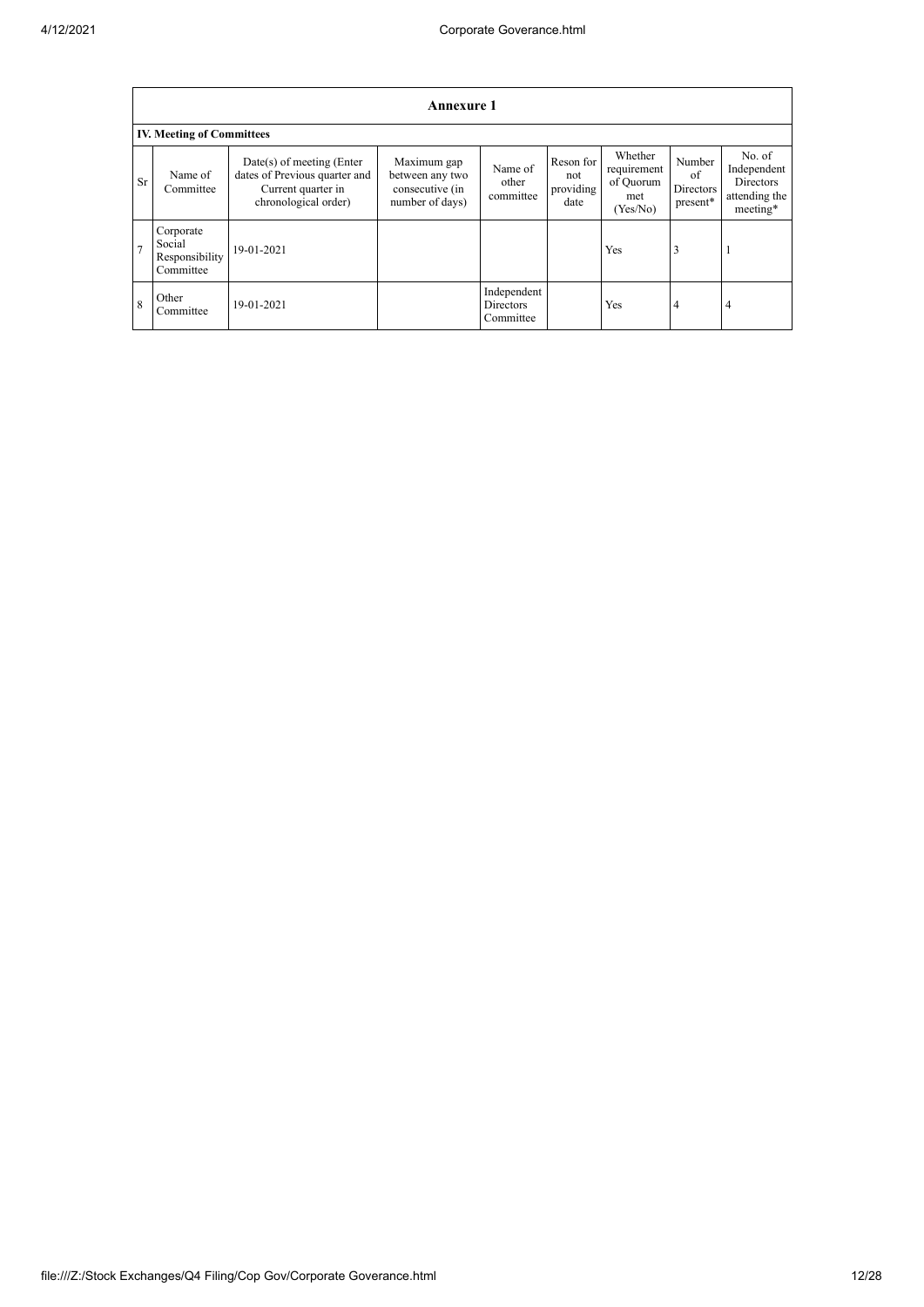|    | Annexure 1                                                                                                |                                  |                                                                    |  |  |
|----|-----------------------------------------------------------------------------------------------------------|----------------------------------|--------------------------------------------------------------------|--|--|
|    | V. Related Party Transactions                                                                             |                                  |                                                                    |  |  |
| Sr | Subject                                                                                                   | Compliance status<br>(Yes/No/NA) | If status is "No" details of non-<br>compliance may be given here. |  |  |
|    | Whether prior approval of audit committee obtained                                                        | Yes                              |                                                                    |  |  |
| 2  | Whether shareholder approval obtained for material RPT                                                    | NА                               |                                                                    |  |  |
| 3  | Whether details of RPT entered into pursuant to omnibus approval<br>have been reviewed by Audit Committee | Yes                              |                                                                    |  |  |
|    | Disclosure of notes on related party transactions<br>Textual Information(1)                               |                                  |                                                                    |  |  |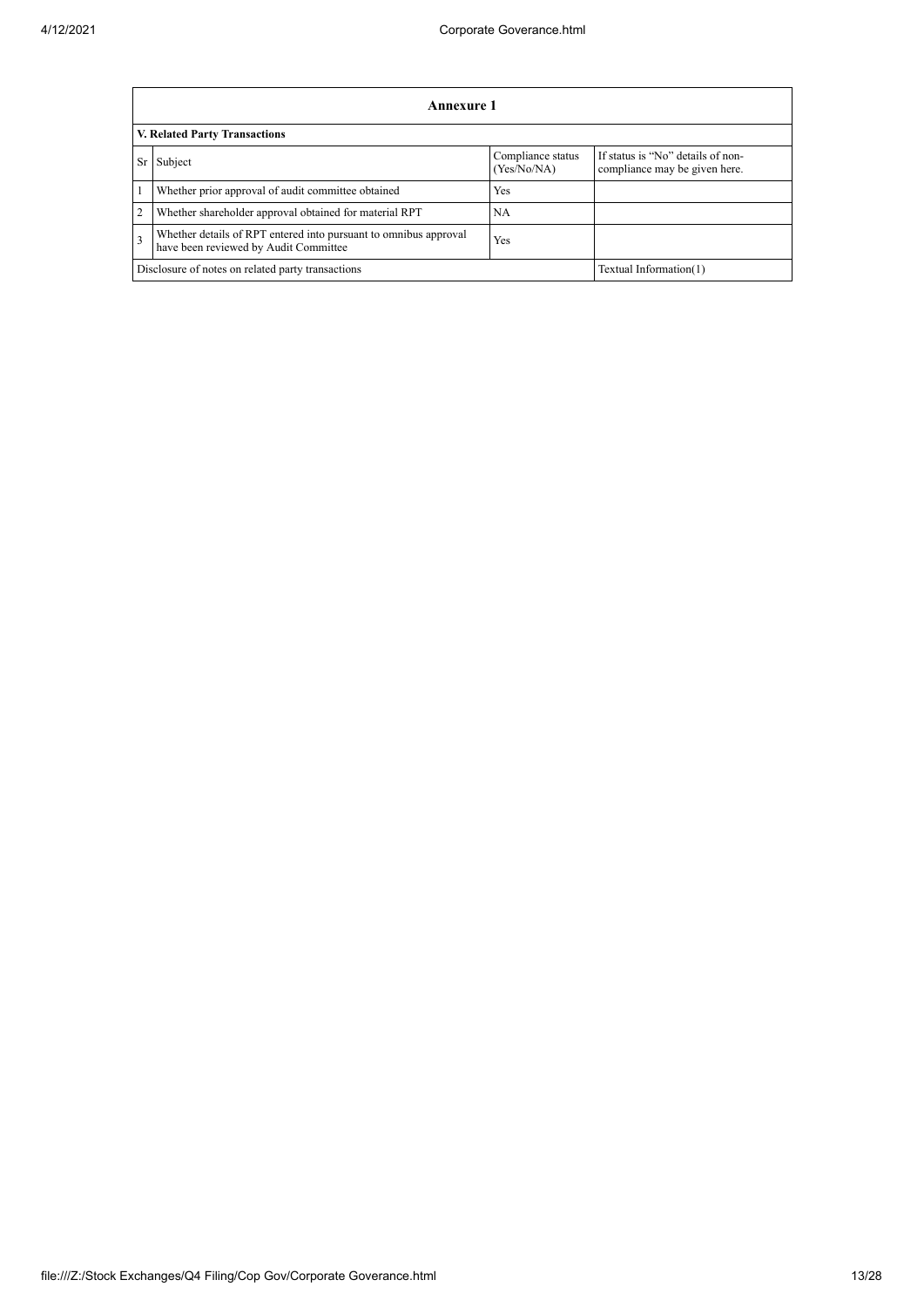|                        | <b>Text Block</b>                                                                                   |
|------------------------|-----------------------------------------------------------------------------------------------------|
| Textual Information(1) | For FY 2020-21, as approved by the Audit Committee and the Board of Directors, the value of related |
|                        | party transactions for the period till 31 March 2021 is Rs 27 Crores.                               |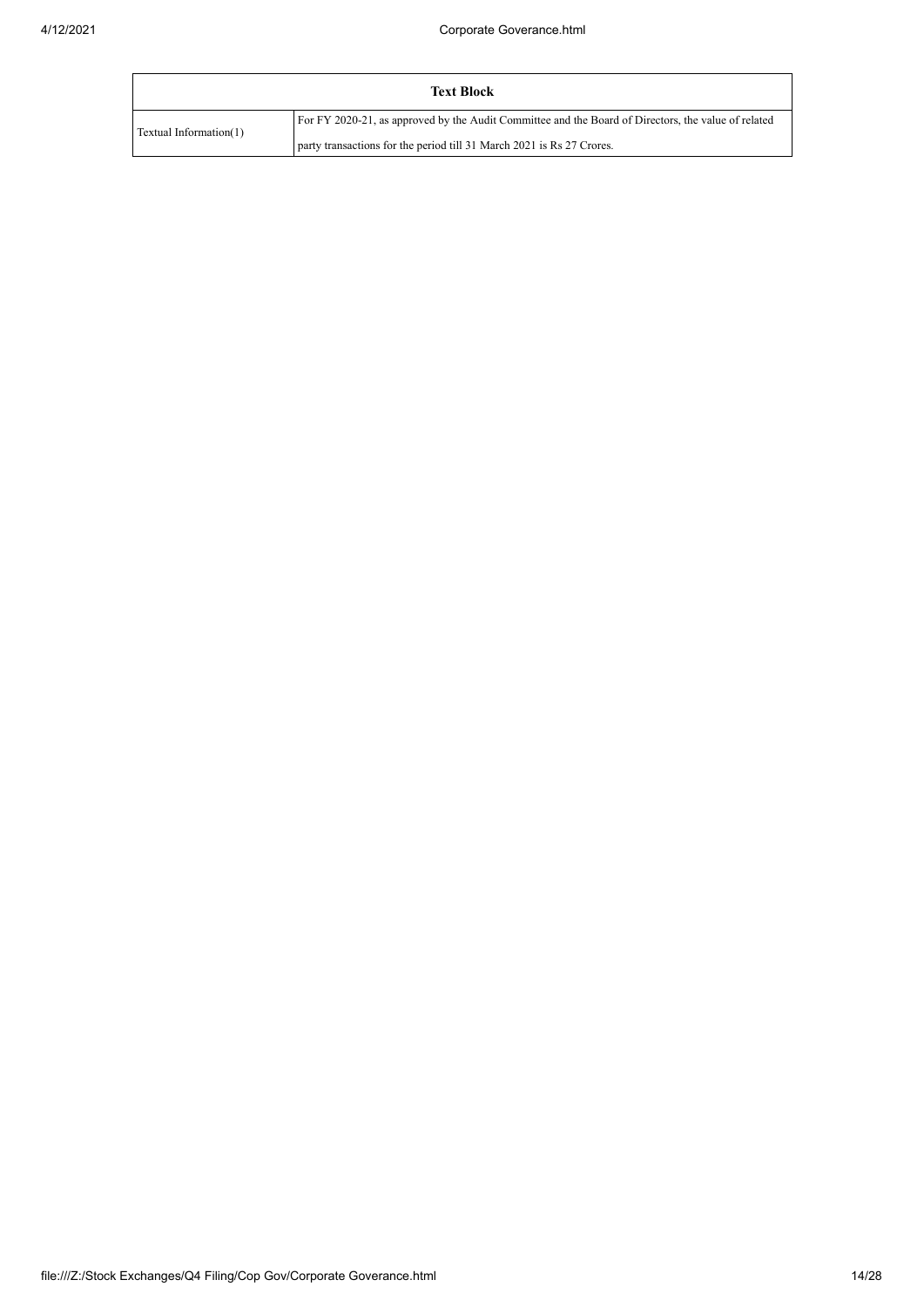|                | <b>Annexure 1</b>                                                                                                                                                                                               |                               |  |  |  |  |
|----------------|-----------------------------------------------------------------------------------------------------------------------------------------------------------------------------------------------------------------|-------------------------------|--|--|--|--|
|                | <b>VI. Affirmations</b>                                                                                                                                                                                         |                               |  |  |  |  |
| Sr             | Subject                                                                                                                                                                                                         | Compliance<br>status (Yes/No) |  |  |  |  |
|                | The composition of Board of Directors is in terms of SEBI (Listing obligations and disclosure requirements)<br>Regulations, 2015                                                                                | Yes                           |  |  |  |  |
| $\overline{2}$ | The composition of the following committees is in terms of SEBI(Listing obligations and disclosure requirements)<br>Regulations, 2015 a. Audit Committee                                                        | Yes                           |  |  |  |  |
| 3              | The composition of the following committees is in terms of SEBI(Listing obligations and disclosure requirements)<br>Regulations, 2015. b. Nomination & remuneration committee                                   | Yes                           |  |  |  |  |
| $\overline{4}$ | The composition of the following committees is in terms of SEBI(Listing obligations and disclosure requirements)<br>Regulations, 2015. c. Stakeholders relationship committee                                   | Yes                           |  |  |  |  |
| 5              | The composition of the following committees is in terms of SEBI(Listing obligations and disclosure requirements)<br>Regulations, 2015. d. Risk management committee (applicable to the top 500 listed entities) | <b>NA</b>                     |  |  |  |  |
| 6              | The committee members have been made aware of their powers, role and responsibilities as specified in SEBI<br>(Listing obligations and disclosure requirements) Regulations, 2015.                              | Yes                           |  |  |  |  |
| $\overline{7}$ | The meetings of the board of directors and the above committees have been conducted in the manner as specified in<br>SEBI (Listing obligations and disclosure requirements) Regulations, 2015.                  | Yes                           |  |  |  |  |
| 8              | This report and/or the report submitted in the previous quarter has been placed before Board of Directors.                                                                                                      | Yes                           |  |  |  |  |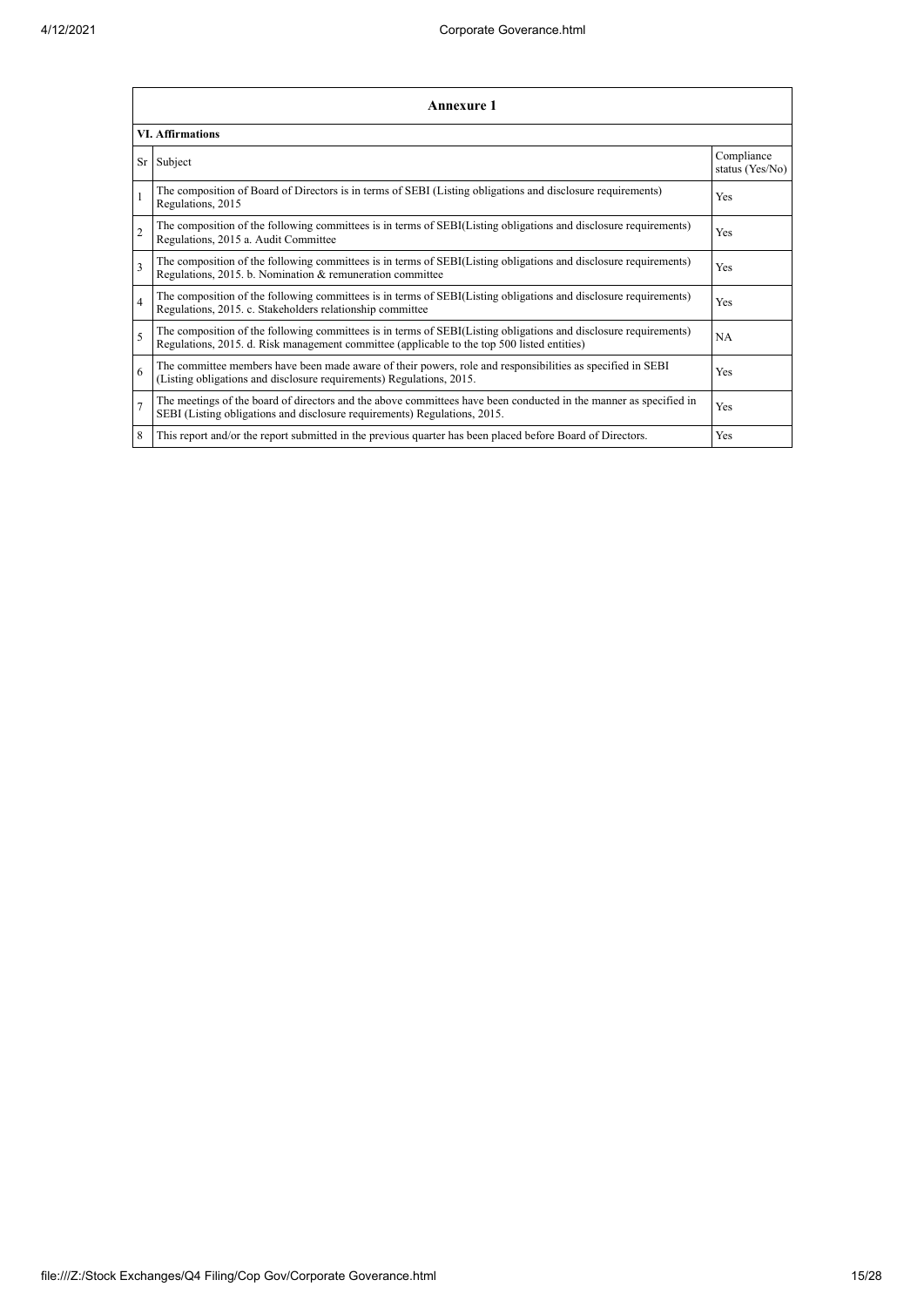|                | <b>Annexure 1</b> |                                          |  |  |  |
|----------------|-------------------|------------------------------------------|--|--|--|
| l Sr           | Subject           | Compliance status                        |  |  |  |
|                | Name of signatory | <b>VEENA NAIR</b>                        |  |  |  |
| $\overline{2}$ | Designation       | Company Secretary and Compliance Officer |  |  |  |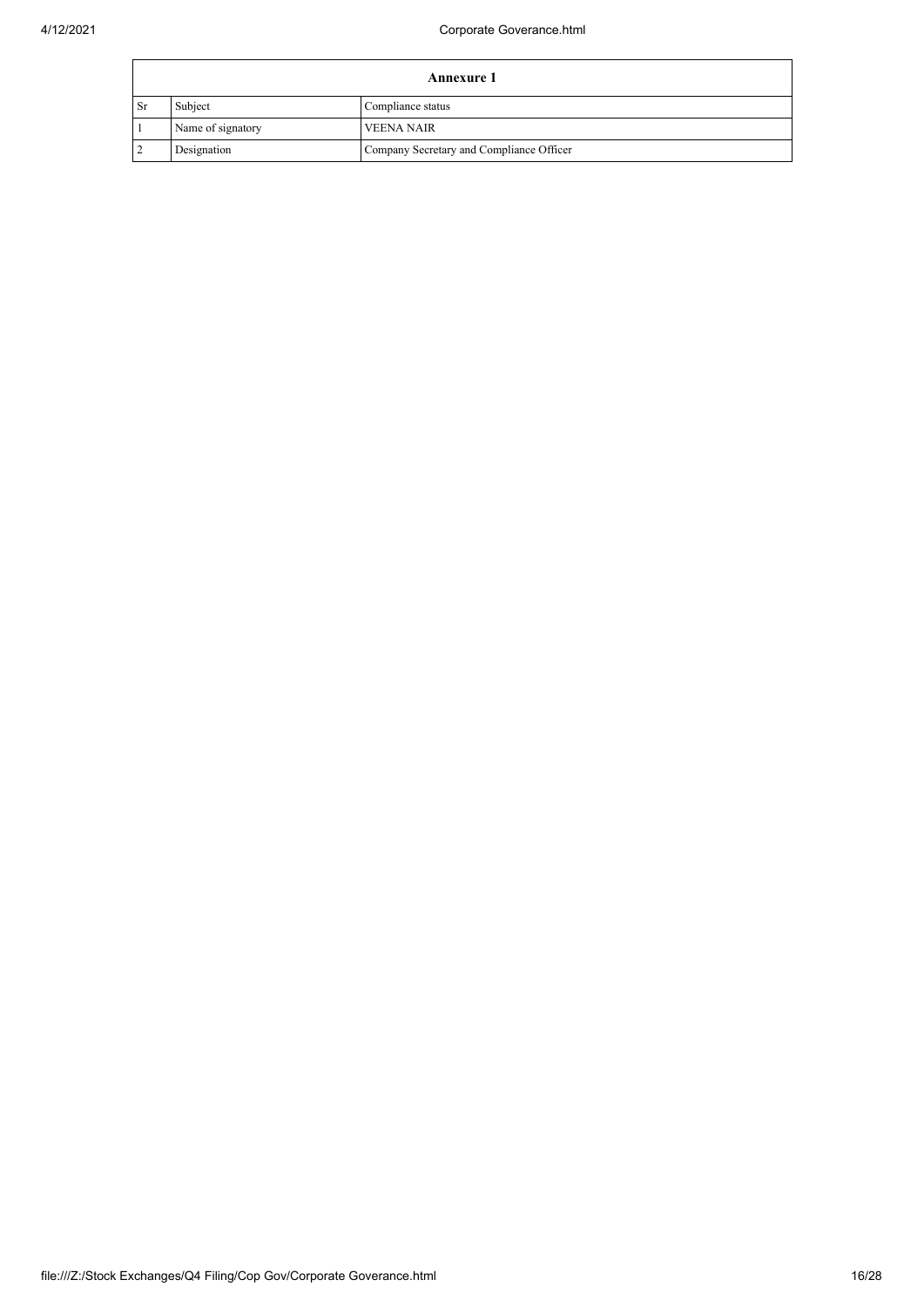**Text Block**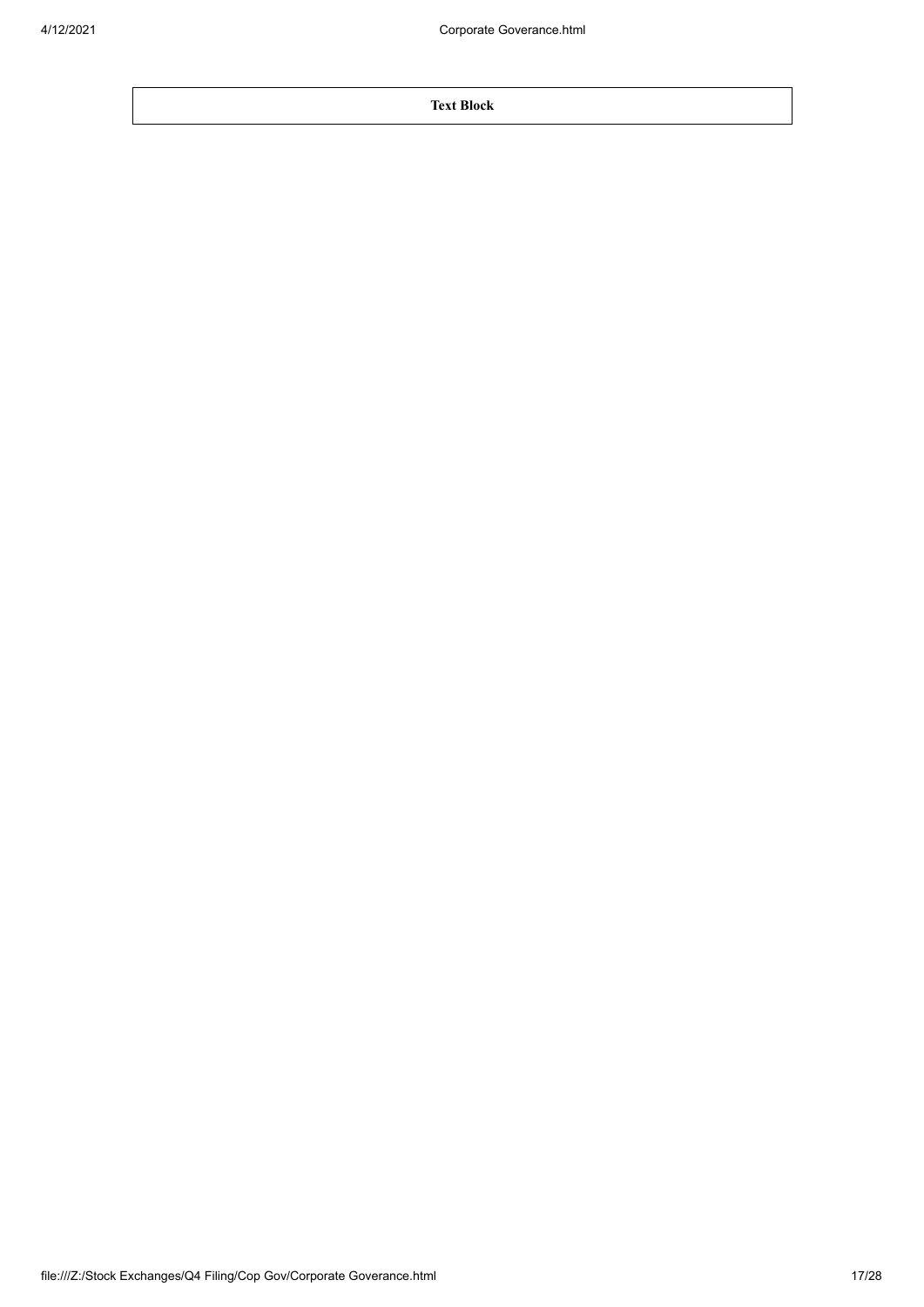|                         | <b>Annexure II</b>                                                         |                                  |                                                                                                                 |                                 |  |
|-------------------------|----------------------------------------------------------------------------|----------------------------------|-----------------------------------------------------------------------------------------------------------------|---------------------------------|--|
|                         |                                                                            |                                  | Annexure II to be submitted by listed entity at the end of the financial year (for the whole of financial year) |                                 |  |
|                         | I. Disclosure on website in terms of Listing Regulations                   |                                  |                                                                                                                 |                                 |  |
| <b>Sr</b>               | Item                                                                       | Compliance status<br>(Yes/No/NA) | If status is "No" details of non-<br>compliance may be given here.                                              | Web address                     |  |
|                         | Details of business                                                        | Yes                              |                                                                                                                 | www.gateway-<br>distriparks.com |  |
| $\overline{2}$          | Terms and conditions of appointment of<br>independent directors            | Yes                              |                                                                                                                 | www.gateway-<br>distriparks.com |  |
| $\overline{\mathbf{3}}$ | Composition of various committees of board of<br>directors                 | Yes                              |                                                                                                                 | www.gateway-<br>distriparks.com |  |
| $\overline{4}$          | Code of conduct of board of directors and<br>senior management personnel   | Yes                              |                                                                                                                 | www.gateway-<br>distriparks.com |  |
| 5                       | Details of establishment of vigil mechanism/<br>Whistle Blower policy      | Yes                              |                                                                                                                 | www.gateway-<br>distriparks.com |  |
| 6                       | Criteria of making payments to non-executive<br>directors                  | Yes                              |                                                                                                                 | www.gateway-<br>distriparks.com |  |
| $\overline{7}$          | Policy on dealing with related party<br>transactions                       | Yes                              |                                                                                                                 | www.gateway-<br>distriparks.com |  |
| 8                       | Policy for determining 'material' subsidiaries                             | Yes                              |                                                                                                                 | www.gateway-<br>distriparks.com |  |
| $\mathbf Q$             | Details of familiarization programmes imparted<br>to independent directors | Yes                              |                                                                                                                 | www.gateway-<br>distriparks.com |  |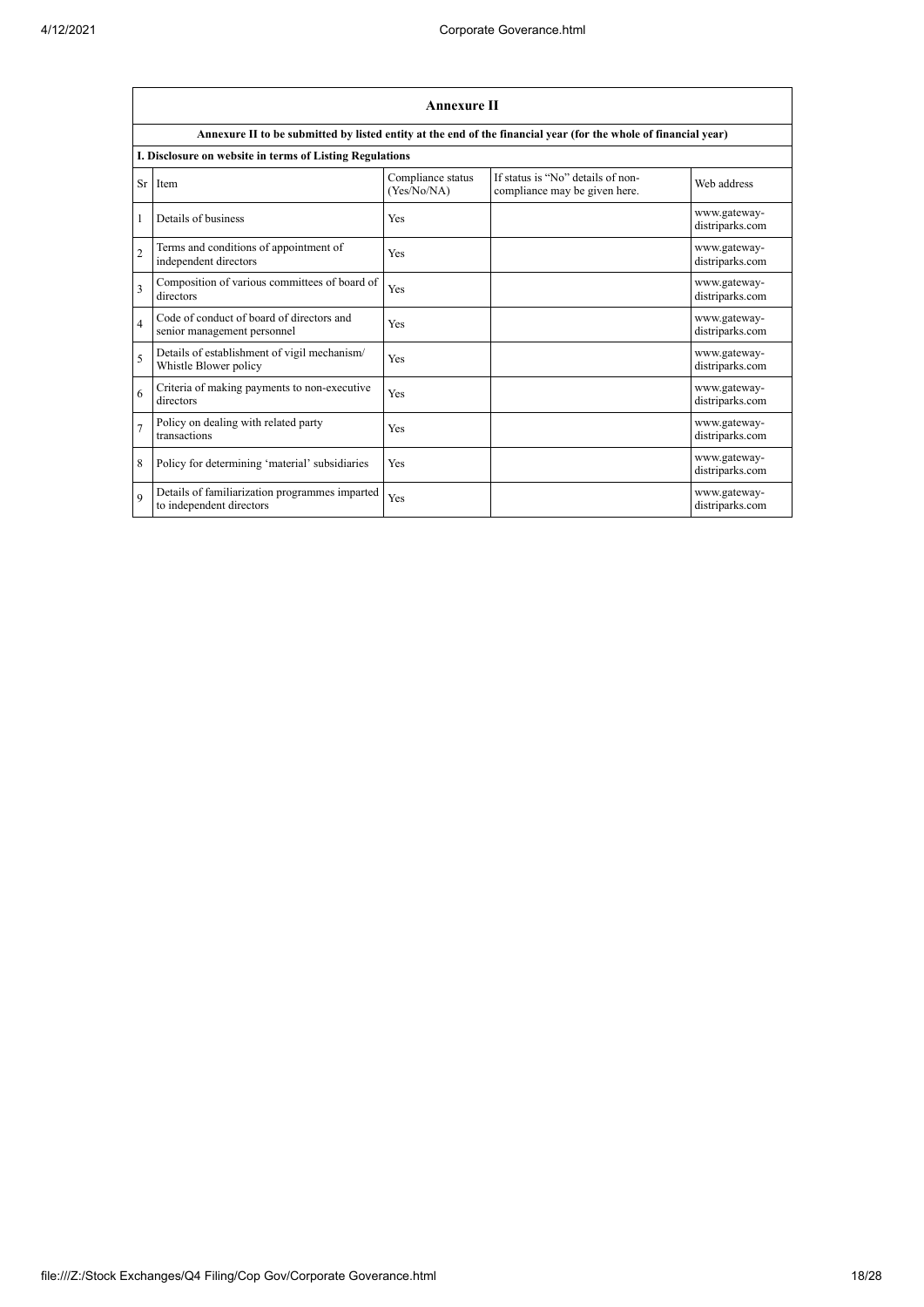|                 | Annexure II                                                                                                                                                                                  |                                     |                                                                      |                                 |  |
|-----------------|----------------------------------------------------------------------------------------------------------------------------------------------------------------------------------------------|-------------------------------------|----------------------------------------------------------------------|---------------------------------|--|
|                 | Annexure II to be submitted by listed entity at the end of the financial year (for the whole of financial year)                                                                              |                                     |                                                                      |                                 |  |
|                 | I. Disclosure on website in terms of Listing Regulations                                                                                                                                     |                                     |                                                                      |                                 |  |
| Sr              | Item                                                                                                                                                                                         | Compliance<br>status<br>(Yes/No/NA) | If status is "No" details<br>of non-compliance may<br>be given here. | Web address                     |  |
| 10              | Contact information of the designated officials of the listed entity who are<br>responsible for assisting and handling investor grievances                                                   | Yes                                 |                                                                      | www.gateway-<br>distriparks.com |  |
| 11              | email address for grievance redressal and other relevant details                                                                                                                             | Yes                                 |                                                                      | www.gateway-<br>distriparks.com |  |
| 12              | Financial results                                                                                                                                                                            | Yes                                 |                                                                      | www.gateway-<br>distriparks.com |  |
| 13              | Shareholding pattern                                                                                                                                                                         | Yes                                 |                                                                      | www.gateway-<br>distriparks.com |  |
| 14              | Details of agreements entered into with the media companies and/or their<br>associates                                                                                                       | NA                                  |                                                                      |                                 |  |
| 15 <sup>1</sup> | Schedule of analyst or institutional investor meet and presentations made<br>by the listed entity to analysts or institutional investors simultaneously<br>with submission to stock exchange | Yes                                 |                                                                      | www.gateway-<br>distriparks.com |  |
| 16              | New name and the old name of the listed entity                                                                                                                                               | NA                                  |                                                                      |                                 |  |
| 17              | Advertisements as per regulation 47 (1)                                                                                                                                                      | Yes                                 |                                                                      | www.gateway-<br>distriparks.com |  |
| 18              | Credit rating or revision in credit rating obtained                                                                                                                                          | Yes                                 |                                                                      | www.gateway-<br>distriparks.com |  |
| 19              | Separate audited financial statements of each subsidiary of the listed entity<br>in respect of a relevant financial year                                                                     | Yes                                 |                                                                      | www.gateway-<br>distriparks.com |  |
| 20              | Whether company has provided information under separate section on its<br>website as per Regulation 46(2)                                                                                    | Yes                                 |                                                                      | www.gateway-<br>distriparks.com |  |
| 21              | Materiality Policy as per Regulation 30                                                                                                                                                      | Yes                                 |                                                                      | www.gateway-<br>distriparks.com |  |
| 22              | Dividend Distribution policy as per Regulation 43A (as applicable)                                                                                                                           | Yes                                 |                                                                      | www.gateway-<br>distriparks.com |  |
| 23              | It is certified that these contents on the website of the listed entity are<br>correct                                                                                                       | Yes                                 |                                                                      | www.gateway-<br>distriparks.com |  |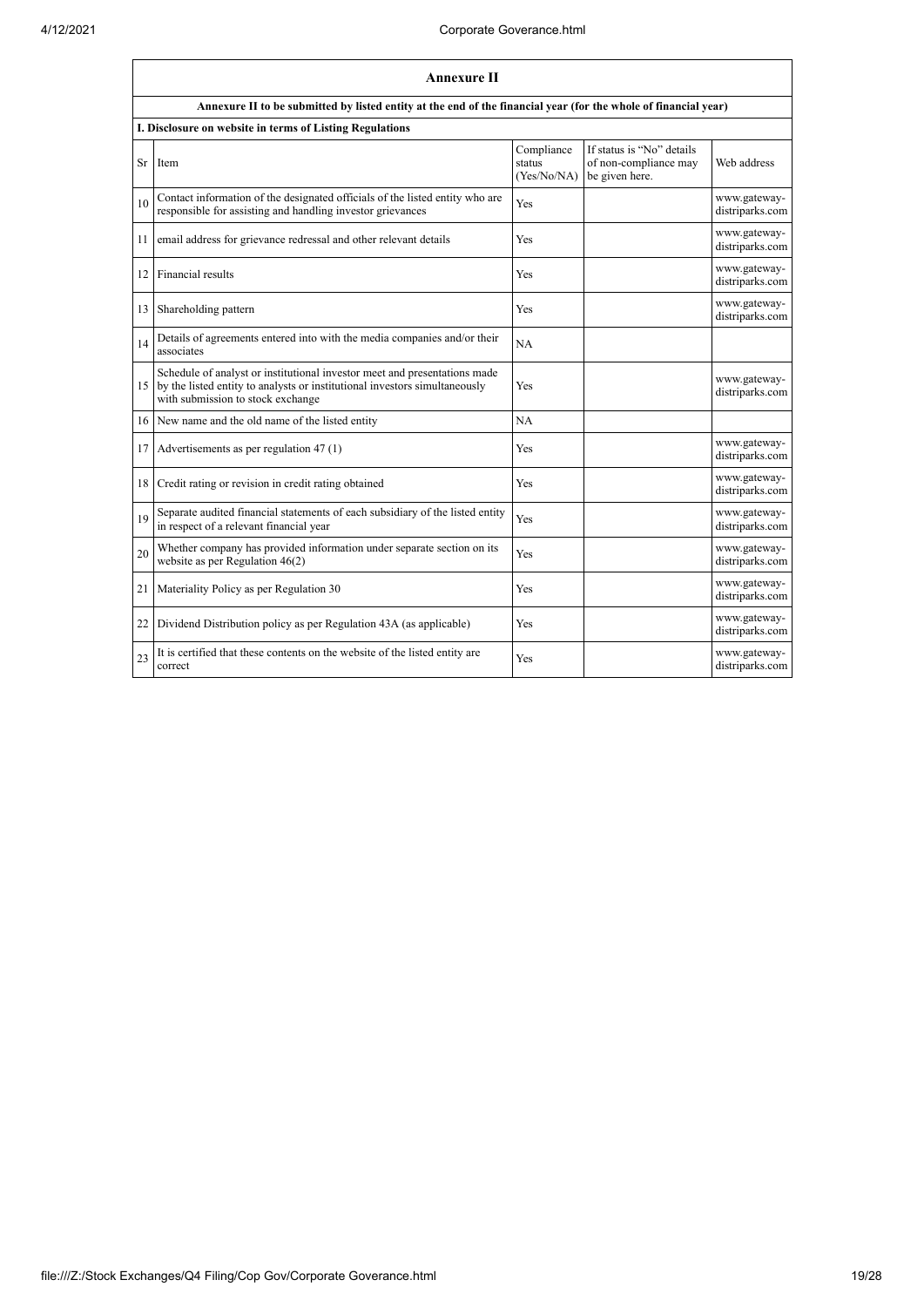|                | <b>Annexure II</b>                                                                                                   |                                   |                                     |                                                                    |  |  |
|----------------|----------------------------------------------------------------------------------------------------------------------|-----------------------------------|-------------------------------------|--------------------------------------------------------------------|--|--|
|                | <b>II. Annual Affirmations</b>                                                                                       |                                   |                                     |                                                                    |  |  |
|                | Sr Particulars                                                                                                       | Regulation<br>Number              | Compliance<br>status<br>(Yes/No/NA) | If status is "No" details of non-<br>compliance may be given here. |  |  |
| $\mathbf{1}$   | Independent director(s) have been appointed in terms of<br>specified criteria of 'independence' and/or 'eligibility' | 16(1)(b) &<br>25(6)               | Yes                                 |                                                                    |  |  |
| $\overline{2}$ | Board composition                                                                                                    | $17(1)$ ,<br>$17(1A)$ &<br>17(1B) | Yes                                 |                                                                    |  |  |
| $\overline{3}$ | Meeting of Board of directors                                                                                        | 17(2)                             | Yes                                 |                                                                    |  |  |
| 4              | Quorum of Board meeting                                                                                              | 17(2A)                            | Yes                                 |                                                                    |  |  |
| 5              | Review of Compliance Reports                                                                                         | 17(3)                             | Yes                                 |                                                                    |  |  |
| 6              | Plans for orderly succession for appointments                                                                        | 17(4)                             | Yes                                 |                                                                    |  |  |
| $\overline{7}$ | Code of Conduct                                                                                                      | 17(5)                             | Yes                                 |                                                                    |  |  |
| 8              | Fees/compensation                                                                                                    | 17(6)                             | Yes                                 |                                                                    |  |  |
| $\overline{9}$ | Minimum Information                                                                                                  | 17(7)                             | Yes                                 |                                                                    |  |  |
|                | 10 Compliance Certificate                                                                                            | 17(8)                             | Yes                                 |                                                                    |  |  |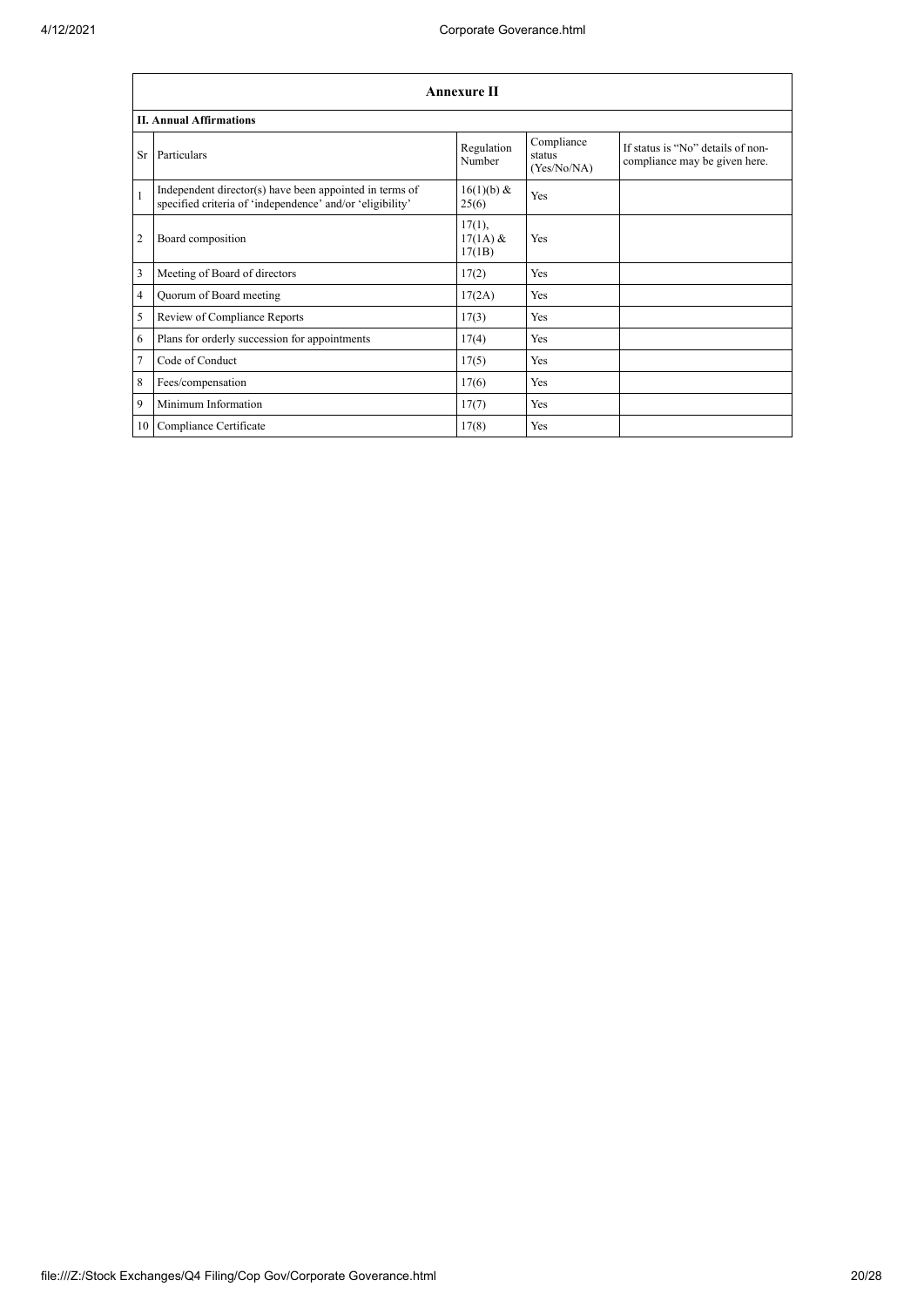|    | <b>Annexure II</b>                                         |                            |                                  |                                                                   |  |  |
|----|------------------------------------------------------------|----------------------------|----------------------------------|-------------------------------------------------------------------|--|--|
|    | <b>II. Annual Affirmations</b>                             |                            |                                  |                                                                   |  |  |
|    | Sr Particulars                                             | Regulation<br>Number       | Compliance status<br>(Yes/No/NA) | If status is "No" details of non-compliance<br>may be given here. |  |  |
|    | 11 Risk Assessment & Management                            | 17(9)                      | Yes                              |                                                                   |  |  |
| 12 | Performance Evaluation of Independent<br><b>Directors</b>  | 17(10)                     | Yes                              |                                                                   |  |  |
| 13 | Recommendation of Board                                    | 17(11)                     | Yes                              |                                                                   |  |  |
|    | 14 Maximum number of Directorships                         | 17A                        | <b>NA</b>                        |                                                                   |  |  |
| 15 | Composition of Audit Committee                             | 18(1)                      | Yes                              |                                                                   |  |  |
| 16 | Meeting of Audit Committee                                 | 18(2)                      | Yes                              |                                                                   |  |  |
| 17 | Composition of nomination & remuneration<br>committee      | 19(1) & (2)                | Yes                              |                                                                   |  |  |
| 18 | Quorum of Nomination and Remuneration<br>Committee meeting | 19(2A)                     | Yes                              |                                                                   |  |  |
| 19 | Meeting of Nomination and Remuneration<br>Committee        | 19(3A)                     | Yes                              |                                                                   |  |  |
| 20 | Composition of Stakeholder Relationship<br>Committee       | $20(1), 20(2)$ &<br>20(2A) | Yes                              |                                                                   |  |  |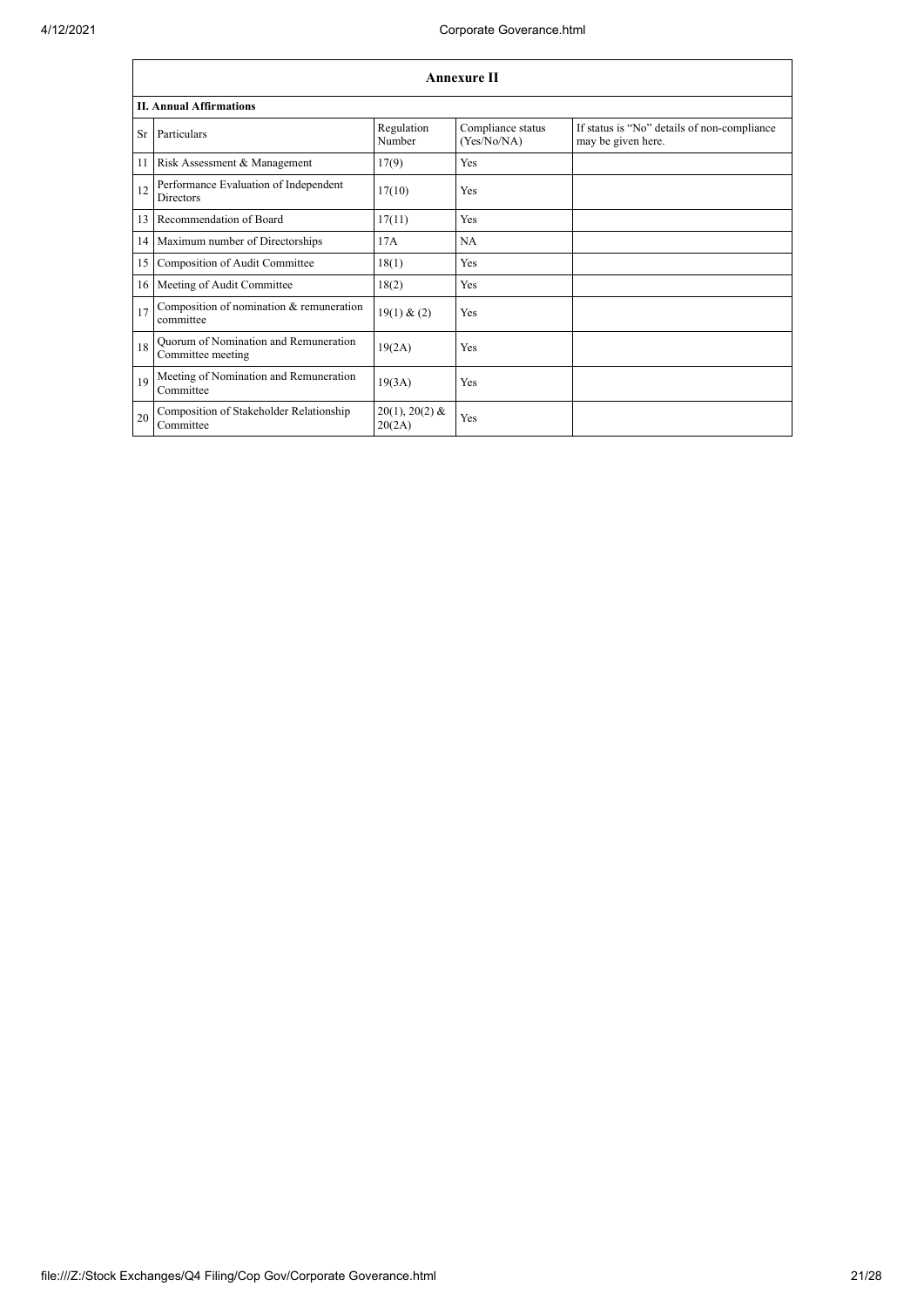|    | <b>Annexure II</b>                                                                     |                                                     |                                  |                                                                    |  |  |
|----|----------------------------------------------------------------------------------------|-----------------------------------------------------|----------------------------------|--------------------------------------------------------------------|--|--|
|    | <b>II. Annual Affirmations</b>                                                         |                                                     |                                  |                                                                    |  |  |
| Sr | Particulars                                                                            | Regulation<br>Number                                | Compliance status<br>(Yes/No/NA) | If status is "No" details of non-<br>compliance may be given here. |  |  |
| 21 | Meeting of Stakeholders Relationship Committee                                         | 20(3A)                                              | Yes                              |                                                                    |  |  |
| 22 | Composition and role of risk management<br>committee                                   | 21(1), (2), (3), (4)                                | <b>NA</b>                        |                                                                    |  |  |
| 23 | Meeting of Risk Management Committee                                                   | 21(3A)                                              | <b>NA</b>                        |                                                                    |  |  |
| 24 | Vigil Mechanism                                                                        | 22                                                  | Yes                              |                                                                    |  |  |
| 25 | Policy for related party Transaction                                                   | $23(1)$ , $(1A)$ , $(5)$ ,<br>$(6)$ , $(7)$ & $(8)$ | Yes                              |                                                                    |  |  |
| 26 | Prior or Omnibus approval of Audit Committee for<br>all related party transactions     | 23(2), (3)                                          | Yes                              |                                                                    |  |  |
| 27 | Approval for material related party transactions                                       | 23(4)                                               | <b>NA</b>                        |                                                                    |  |  |
| 28 | Disclosure of related party transactions on<br>consolidated basis                      | 23(9)                                               | Yes                              |                                                                    |  |  |
| 29 | Composition of Board of Directors of unlisted<br>material Subsidiary                   | 24(1)                                               | Yes                              |                                                                    |  |  |
| 30 | Other Corporate Governance requirements with<br>respect to subsidiary of listed entity | 24(2), (3), (4), (5)<br>&(6)                        | Yes                              |                                                                    |  |  |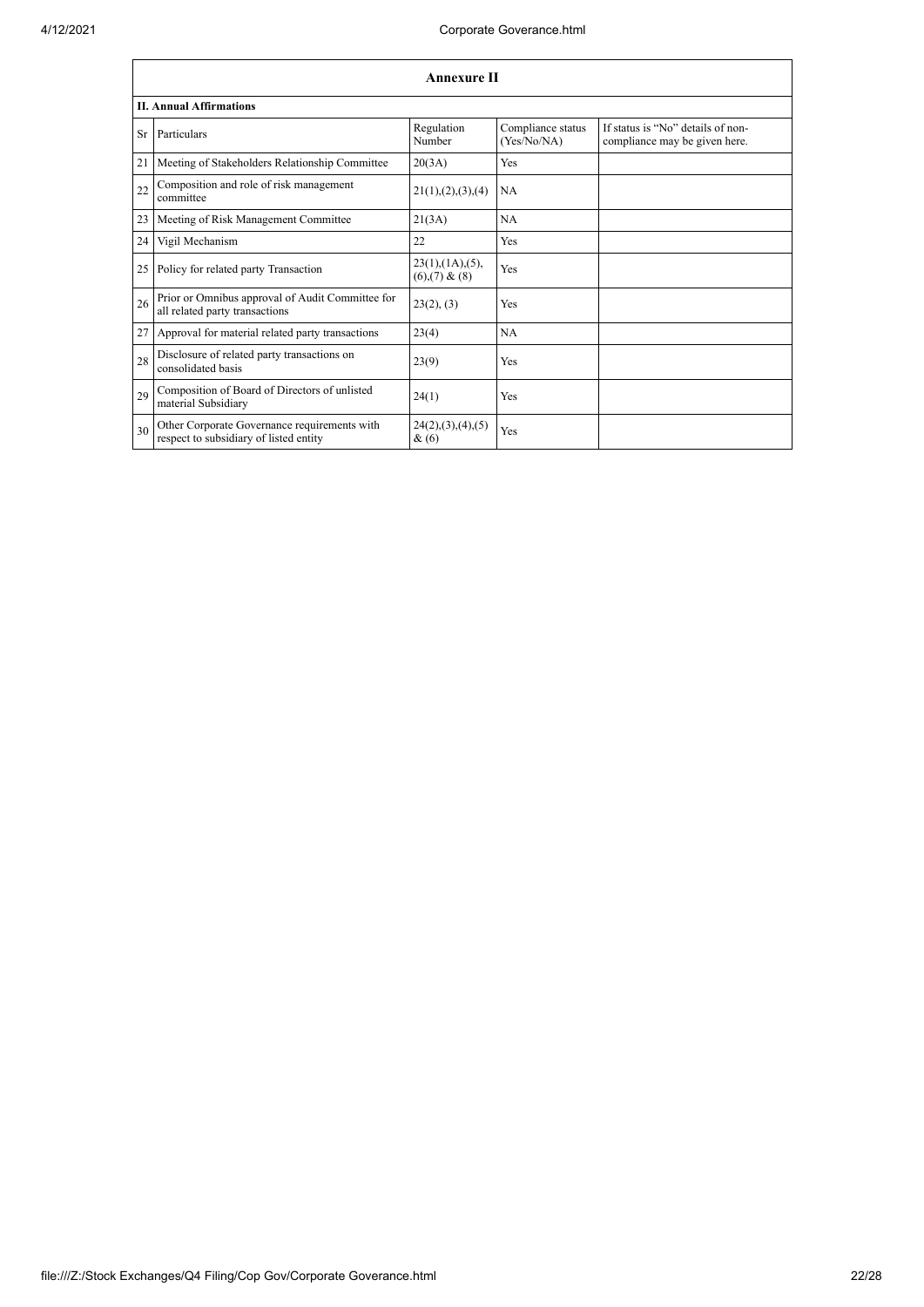|           | <b>Annexure II</b>                                                                                                   |                      |                                     |                                                                    |  |  |
|-----------|----------------------------------------------------------------------------------------------------------------------|----------------------|-------------------------------------|--------------------------------------------------------------------|--|--|
|           | <b>II. Annual Affirmations</b>                                                                                       |                      |                                     |                                                                    |  |  |
| <b>Sr</b> | Particulars                                                                                                          | Regulation<br>Number | Compliance<br>status<br>(Yes/No/NA) | If status is "No" details of non-<br>compliance may be given here. |  |  |
| 31        | Annual Secretarial Compliance Report                                                                                 | 24(A)                | Yes                                 |                                                                    |  |  |
| 32        | Alternate Director to Independent Director                                                                           | 25(1)                | Yes                                 |                                                                    |  |  |
| 33        | Maximum Tenure                                                                                                       | 25(2)                | Yes                                 |                                                                    |  |  |
| 34        | Meeting of independent directors                                                                                     | $25(3)$ &<br>(4)     | Yes                                 |                                                                    |  |  |
| 35        | Familiarization of independent directors                                                                             | 25(7)                | Yes                                 |                                                                    |  |  |
| 36        | Declaration from Independent Director                                                                                | $25(8)$ &<br>(9)     | Yes                                 |                                                                    |  |  |
| 37        | D & O Insurance for Independent Directors                                                                            | 25(10)               | Yes                                 |                                                                    |  |  |
| 38        | Memberships in Committees                                                                                            | 26(1)                | Yes                                 |                                                                    |  |  |
| 39        | Affirmation with compliance to code of conduct from members of<br>Board of Directors and Senior management personnel | 26(3)                | Yes                                 |                                                                    |  |  |
| 40        | Disclosure of Shareholding by Non-Executive Directors                                                                | 26(4)                | Yes                                 |                                                                    |  |  |
| 41        | Policy with respect to Obligations of directors and senior<br>management                                             | $26(2)$ &<br>26(5)   | Yes                                 |                                                                    |  |  |
|           | Any other information to be provided - Add Notes                                                                     |                      |                                     |                                                                    |  |  |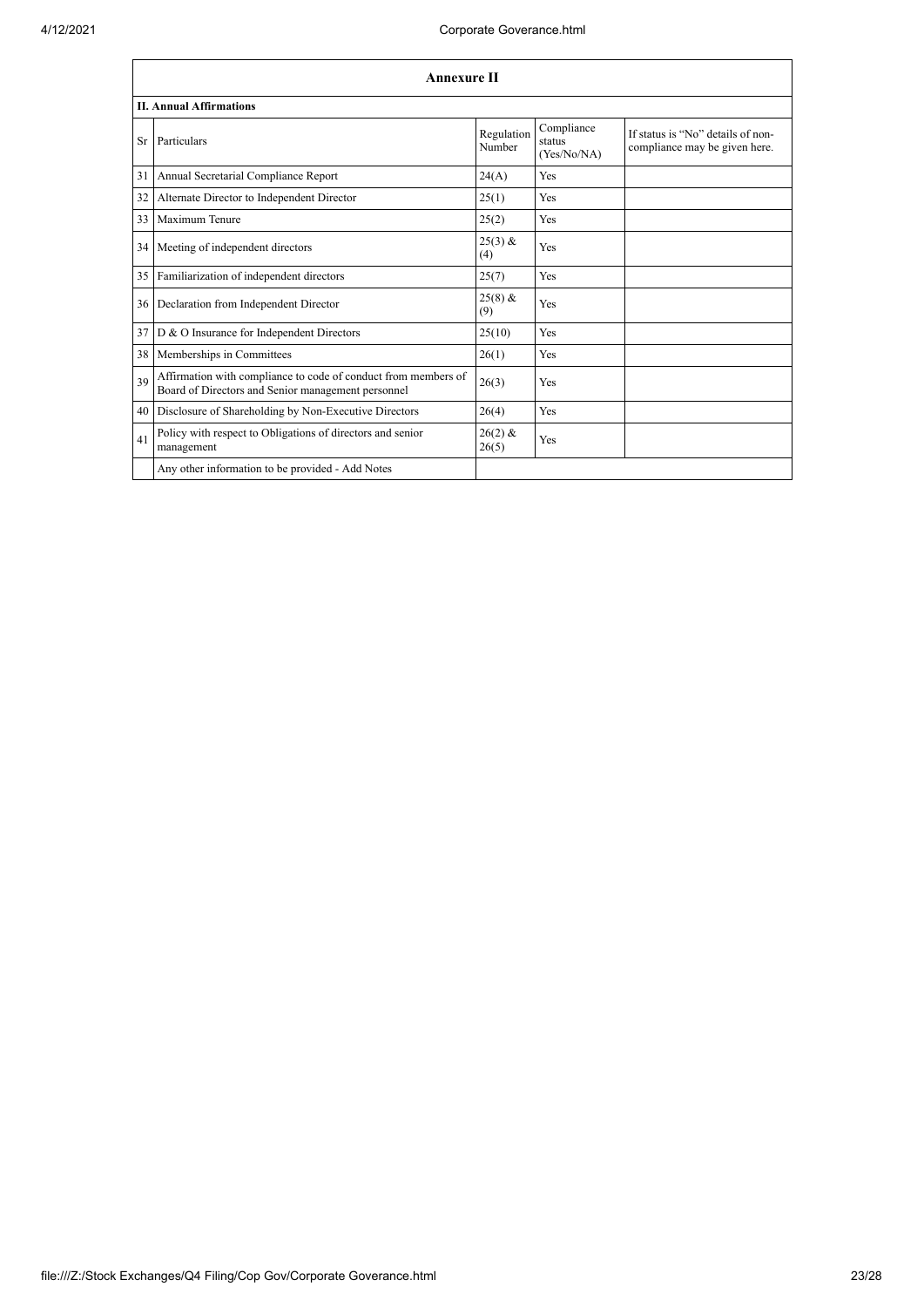|                   | Annexure II                              |
|-------------------|------------------------------------------|
| Name of signatory | <b>VEENA NAIR</b>                        |
| Designation       | Company Secretary and Compliance Officer |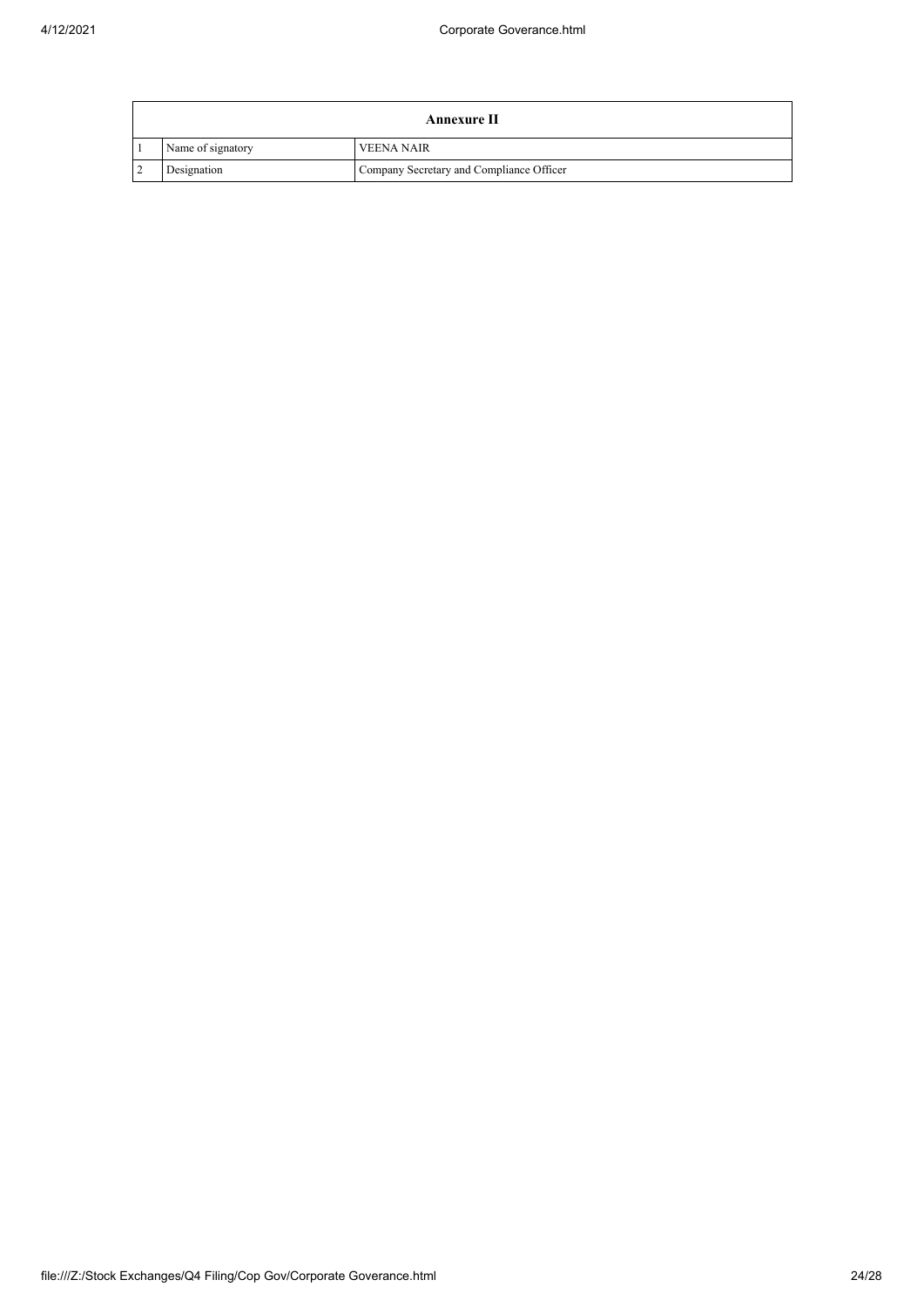|                          | <b>Annexure II</b>                                                                                                                                                    |                                         |  |  |  |
|--------------------------|-----------------------------------------------------------------------------------------------------------------------------------------------------------------------|-----------------------------------------|--|--|--|
| <b>III.</b> Affirmations |                                                                                                                                                                       |                                         |  |  |  |
|                          | <b>Sr</b> Particulars                                                                                                                                                 | <b>Compliance status</b><br>(Yes/No/NA) |  |  |  |
|                          | The Listed Entity has approved Material Subsidiary Policy and the Corporate Governance requirements with<br>respect to subsidiary of Listed Entity have been complied | Yes                                     |  |  |  |
|                          | Any other information to be provided                                                                                                                                  |                                         |  |  |  |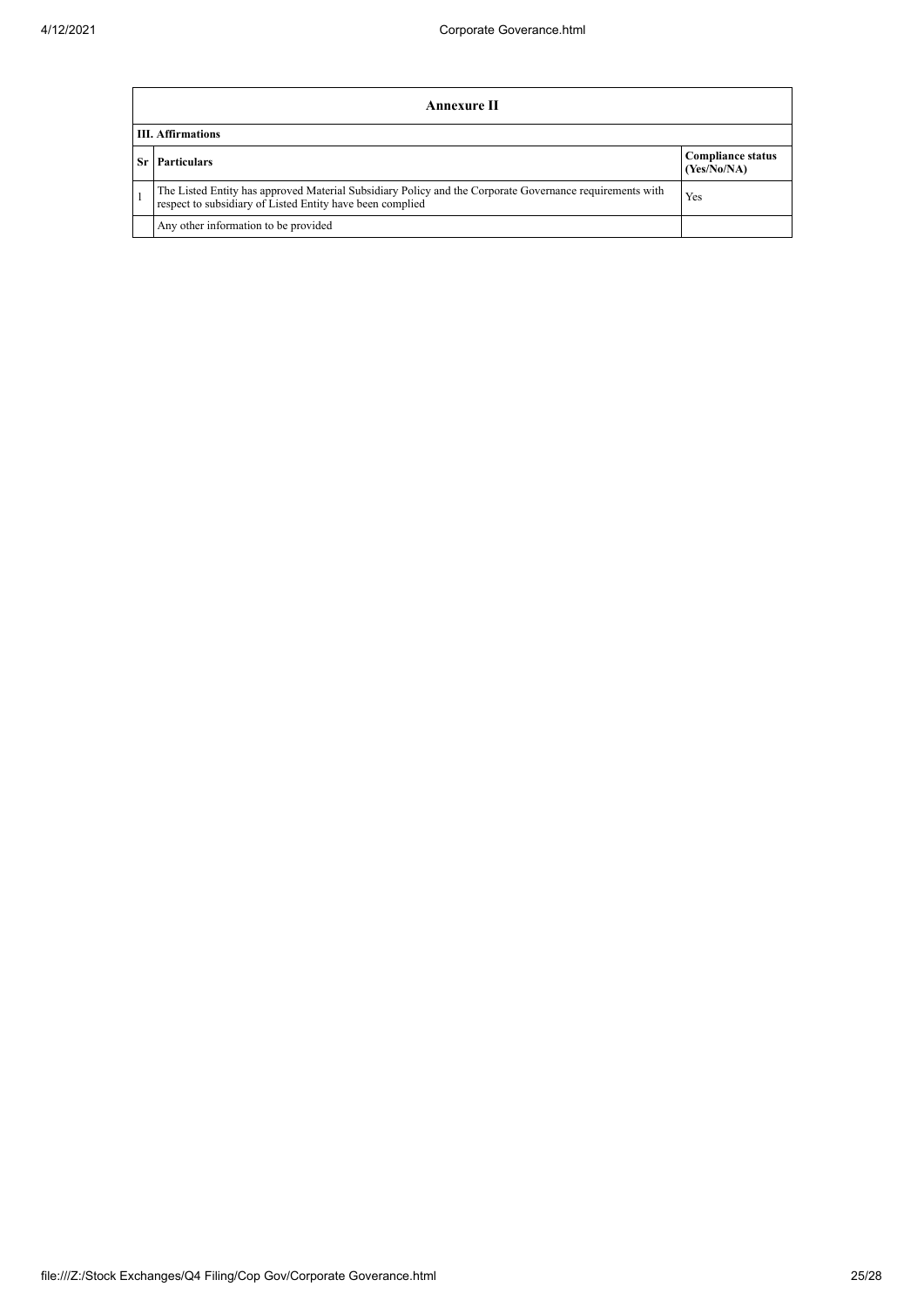| Annexure II       |                                          |  |  |
|-------------------|------------------------------------------|--|--|
| Name of signatory | <b>VEENA NAIR</b>                        |  |  |
| Designation       | Company Secretary and Compliance Officer |  |  |